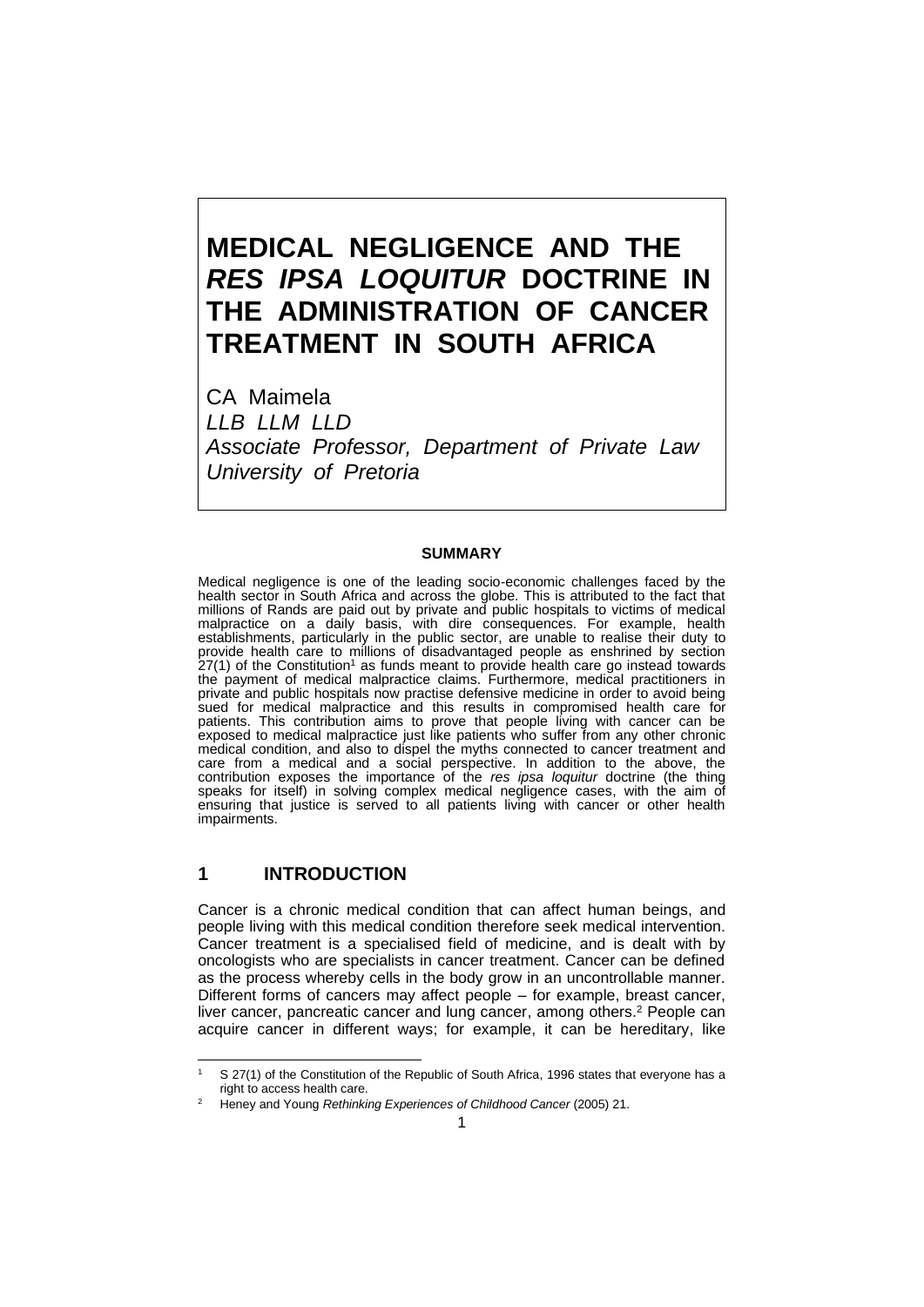breast cancer, or based on exposure to a harmful environment such as inhalation of smoke or gas in industrial areas, which can cause lung cancer.<sup>3</sup> Against this brief background on cancer, it should be noted that, cancer patients depend on different support mechanisms for their survival. These include, among others, God (for those who are spiritual), while other patients rely on adequate health care services. This article explores, among other things, the role of oncologists in cancer treatment and also examines how medical negligence cases are dealt with in practice.

 This article focuses on medical negligence and specifically on the history of medical negligence and how medical negligence is established and then links it to the position of the oncologist as the medical practitioner who administers cancer treatment. Furthermore, the legal principle of *res ipsa loquitur* doctrine (the thing speaks for itself) is considered with the aim of exposing or showing how this doctrine can assist courts to solve complex medical negligence cases – especially in instances where the medical practitioner cannot account for or verify what took place in a particular case. Whether this doctrine is of beneficial value in solving complex medical negligence cases like cancer treatment is a question of fact and is explored in this contribution.

## **2 DEFINITION OF MEDICAL NEGLIGENCE**

Medical negligence is not just a legal term applicable to the medical profession, and nor is it confined simply to professional occupations; it also extends to allied health care industries like nursing and dentistry.<sup>4</sup> As outlined by Carstens and Pearmain, professional negligence can be committed either intentionally or negligently and embraces all forms of negligence or misconduct on the part of a medical practitioner. However, the doctor-patient relationship is based on confidentiality and on fiduciary duties that are foundational; these also serve as a reflection on the broader health care sector. Medical negligence is a very broad concept that is applied to many different situations each day. In layman's terms, negligence refers to harm that a person suffers at the hands of another who should have taken steps to guard against the possibility of harm occurring.<sup>5</sup> At this point, it is very important to note that, depending on the facts of each case and the degree of harm suffered by the patient, an error of judgement on the part of a medical practitioner does not necessarily constitute medical negligence.<sup>6</sup> It is a factual issue to be decided by the court on the facts of each case and the degree of harm suffered by the patient. A medical practitioner relying on a defence of error in judgement will be absolved from liability if it can be shown that it was a reasonable error of professional judgement that another reasonably competent medical practitioner in the same profession and in the same circumstances would also have made. This is because when an oncologist makes an error in clinical judgement, this mistake will not constitute medical negligence where the misjudgment could reasonably

<sup>3</sup> Heney and Young *Rethinking Experiences of Childhood Cancer* 21.

<sup>4</sup> Scott *Cancer: The Facts* (1995) 3.

<sup>5</sup> Carstens and Pearmain *Foundational Principles of South African Medical Law* (2007) 606.

<sup>6</sup> This was the view that was taken in the English case of *Whitehouse v Jordan* (1981) 1 All ER 267 (HL).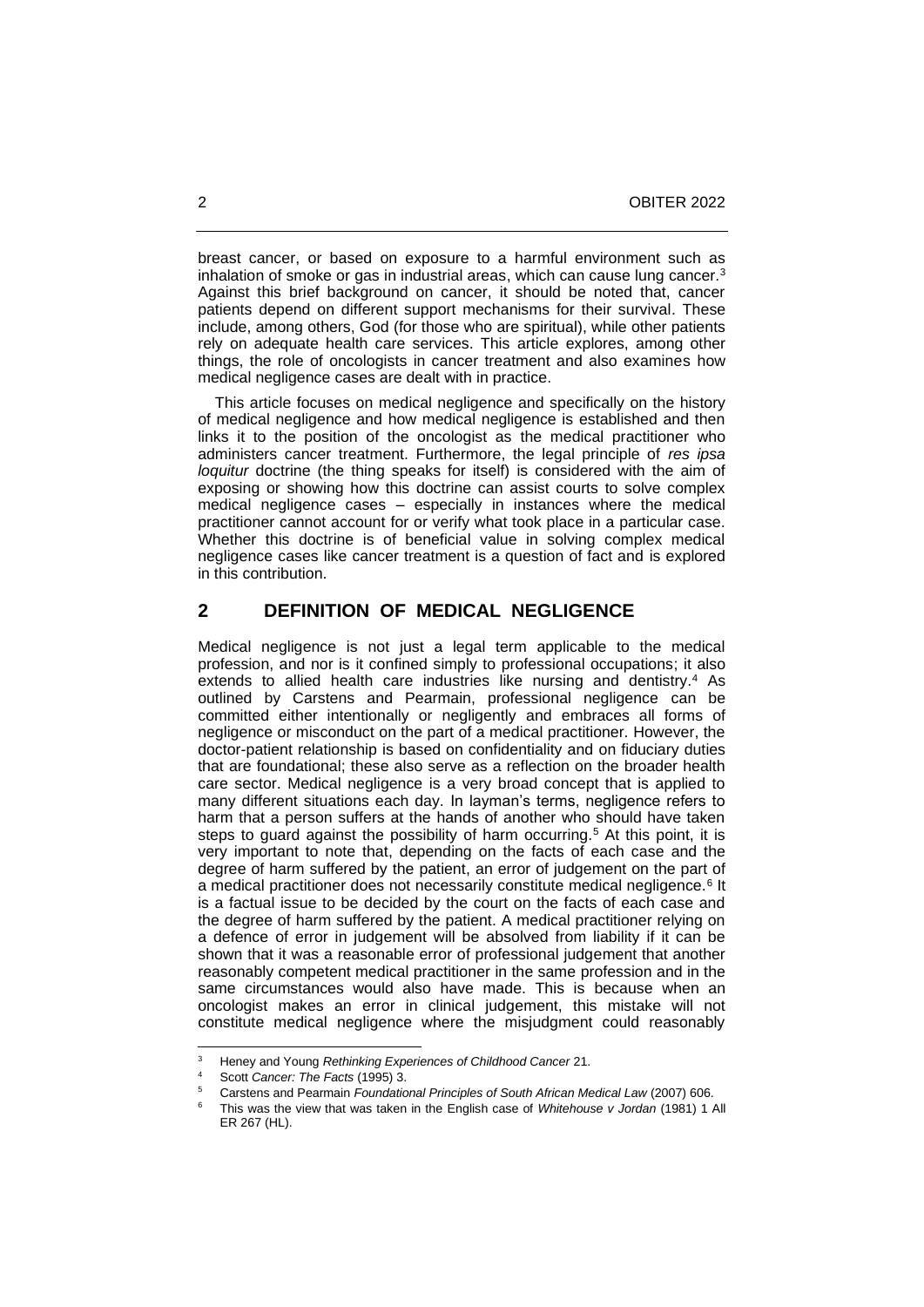have been made by any oncologist under the same circumstances. In this case, the conventional negligence test will be applied with the view that only misjudgment that is obviously or exceptionally below the standard of care would be classified as negligence on the part of the oncologist.<sup>7</sup> The kinds of mistake that constitute medical negligence are those where the conduct of the defendant medical practitioner is considered to have gone beyond the bounds of what is expected of a reasonably skilful and competent medical practitioner.<sup>8</sup> The aforementioned view was emphasised in the English case of *Whitehouse v Jordan*. <sup>9</sup> The court held that a surgeon's mere error in judgement does not constitute negligence. The court further held that, to say that a surgeon has committed an error in clinical judgement is wholly ambiguous and does not indicate whether or not he has been negligent.<sup>10</sup> While some errors or clinical judgements may be completely consistent with the due exercise of professional skill, other acts or omissions in the course of exercising clinical judgement may be so glaringly below the proper level of skill required as to make a finding of negligence inevitable.<sup>11</sup> Before exploring in detail the concept of medical negligence from a South African perspective, the focus shifts to the definition and discussion of the *res ipsa loquitur* doctrine owing to the link this doctrine shares with medical negligence.

# **3 THE CONCEPT OF MEDICAL NEGLIGENCE AS DEVELOPED IN SOUTH AFRICAN JURISPRUDENCE**

In a medico-legal context, medical negligence refers to the failure of a medical practitioner to act in accordance with medical standards that have been set and are practised by any ordinary and reasonable medical practitioner in the same field. When a patient undergoing medical treatment suffers injury or dies owing to a lack of care and skill on the part of the medical practitioner, it can be said that the medical practitioner was negligent.<sup>12</sup> The injured party must prove certain elements in a claim for medical negligence. The plaintiff must prove the existence of a legal duty on the part of a medical practitioner, a breach of the alleged legal duty, and the damage caused by the breach of the legal duty.<sup>13</sup> The standard of care and skill to measure medical negligence differs for a general practitioner and a specialist in the medical field respectively. The specialist is required to display a higher degree of care and skill within his or her field of speciality.

<sup>7</sup> Van den Heever and Carstens *Res Ipsa Loquitur & Medical Negligence: A Comparative Survey* (2011) 7.

<sup>8</sup> Van den Heever *The Application of the Doctrine of a Loss of a Chance to Recover in Medical Law* (LLD thesis, University of Pretoria) 2007 35.

<sup>9</sup> *Whitehouse v Jordan supra* 267. See also *R v Meiring* 1927 AD 41*,* in which the reasonable standard of care was affirmed as a simple and standard practice with which medical practitioners must comply in order to avoid liability in the form of negligence.

<sup>10</sup> *Whitehouse v Jordan supra* 267.

<sup>11</sup> *Whitehouse v Jordan supra* 268.

<sup>&</sup>lt;sup>12</sup> Carstens and Pearmain *Foundational Principles of South African Medical Law* 606.

<sup>13</sup> *Ibid*.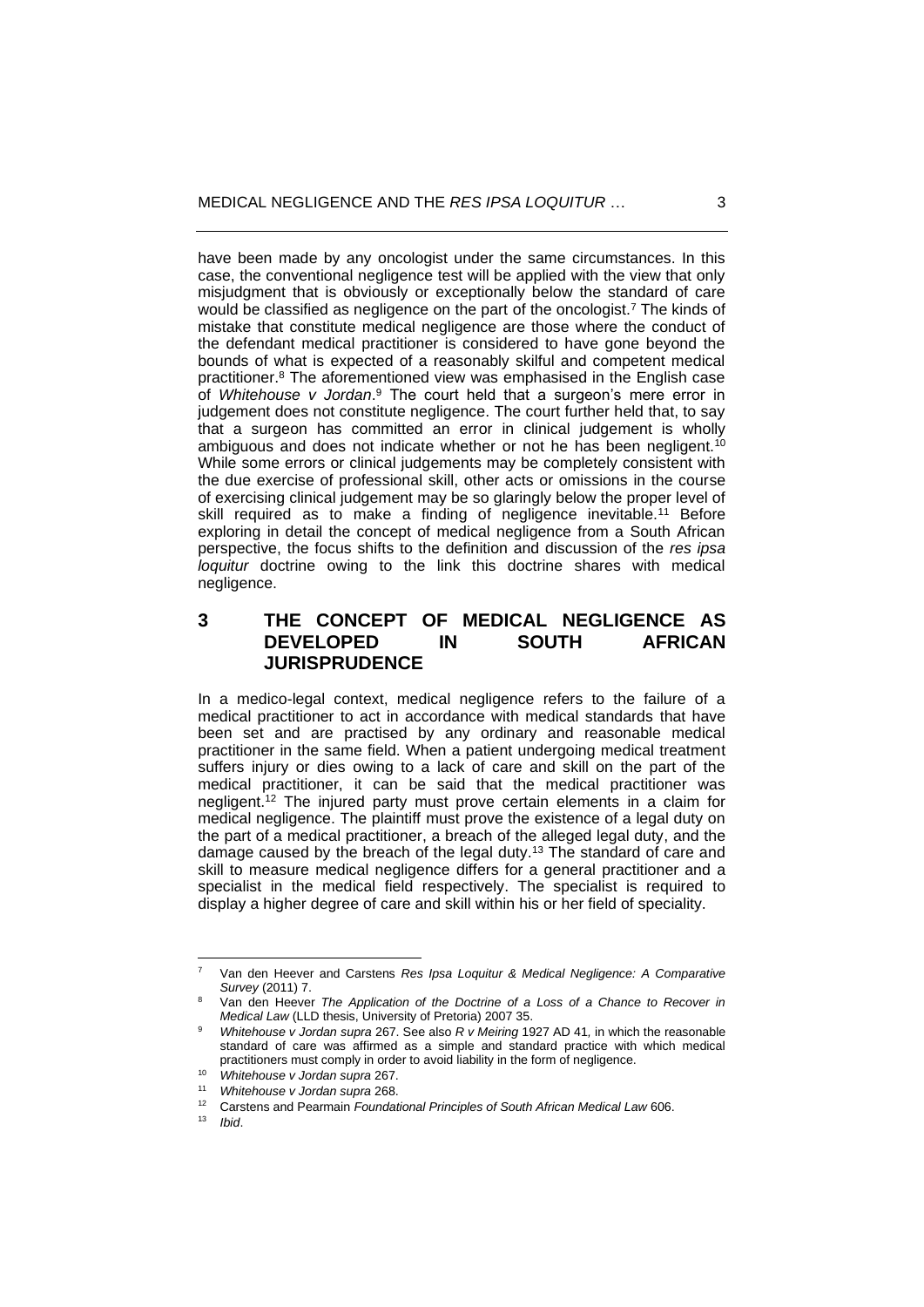From the above, it is clear that the degree of care and skill expected to be displayed by a general practitioner is not similar to that expected of an expert such as an oncologist. In cases where the negligence of an oncologist needs to be determined, the test is not how an ordinary and reasonable doctor could have acted in the same circumstances, but rather how a reasonable oncologist could have acted to prevent the patient from sustaining injury or harm.<sup>14</sup> Surgical negligence can take many different forms, including failure on the part of the oncologist to inform the patient prior to the surgery about the risks that are associated with the procedure in question.<sup>15</sup>

 An oncologist can also be held liable where he or she deviates from the treatment that had been agreed upon with the patient. If the oncologist thinks it might be necessary to deviate from the agreed medical procedure, then he or she must first obtain consent from the patient or, if this is not possible, from one of the patient's family members.<sup>16</sup> The aforementioned view was confirmed in the court case of *Esterhuizen v Administrator, Transvaal.*<sup>17</sup> In this case, the court held that the medical practitioner was not allowed to deviate from the agreed treatment as the patient enjoyed autonomy when it came to making decisions regarding medical treatment.

 The medical practitioner was held liable because his conduct was viewed as unlawful.<sup>18</sup> The same conclusion was reached in the case of *Castell v De Greef*. <sup>19</sup> The court held that the surgeon's failure to inform the patient about the risks of the procedure constituted negligence. The *Castell v De Greef* case is considered in more depth later in this contribution under the discussion of medical negligence on the part of an oncologist.

# **4 BACKGROUND AND DEFINITION OF** *RES IPSA LOQUITUR*

The many technical aspects and formalities surrounding both the law and the medical profession often result in the plaintiff being unable to discharge his or her onus of proof in medical negligence cases; a need has therefore been identified for the plaintiff to obtain assistance in this regard. Besides the engagement of expert witnesses, the *res ipsa loquitur* doctrine was established to alleviate some of the burden on the plaintiff. This is a rule of evidence and does not form part of substantive law. It permits a supposition of probable cause based on circumstantial evidence. The doctrine was first introduced by Baron Pollock in 1863 after a barrel of flour fell out of a twostorey building onto a pedestrian walking in the street.<sup>20</sup> The defendant, who

<sup>&</sup>lt;sup>14</sup> A specialist like a surgeon is required in law to display a higher degree of care and skill in respect of matters that fall within his or her area of expertise than a general practitioner in a comparable situation. See Verschoor and Claassen *Medical Negligence in South Africa* (1992) 15.

<sup>15</sup> Vij *Textbook of Forensic Medicine and Toxicology: Principles and Practices* (2009) 470.

<sup>16</sup> Goyal and Sharma *Hospital Administration and Human Resource Management* (2013) 541.

<sup>17</sup> *Esterhuizen v Administrator, Transvaal* 1957 (3) SA 710 (T).

<sup>18</sup> *Esterhuizen v Administrator, Transvaal supra* 711.

<sup>19</sup> *Castell v De Greef* 1994 (4) SA 408 (C).

<sup>20</sup> Please refer to both Van Dokkum "*Res ipsa loquitur* in Medical Malpractice Law" 1996 15 *Medicine and Law* 228 and *Byrne v Boadle* 2 Hurl and Colt 722, 159 Eng Rep 299 1863.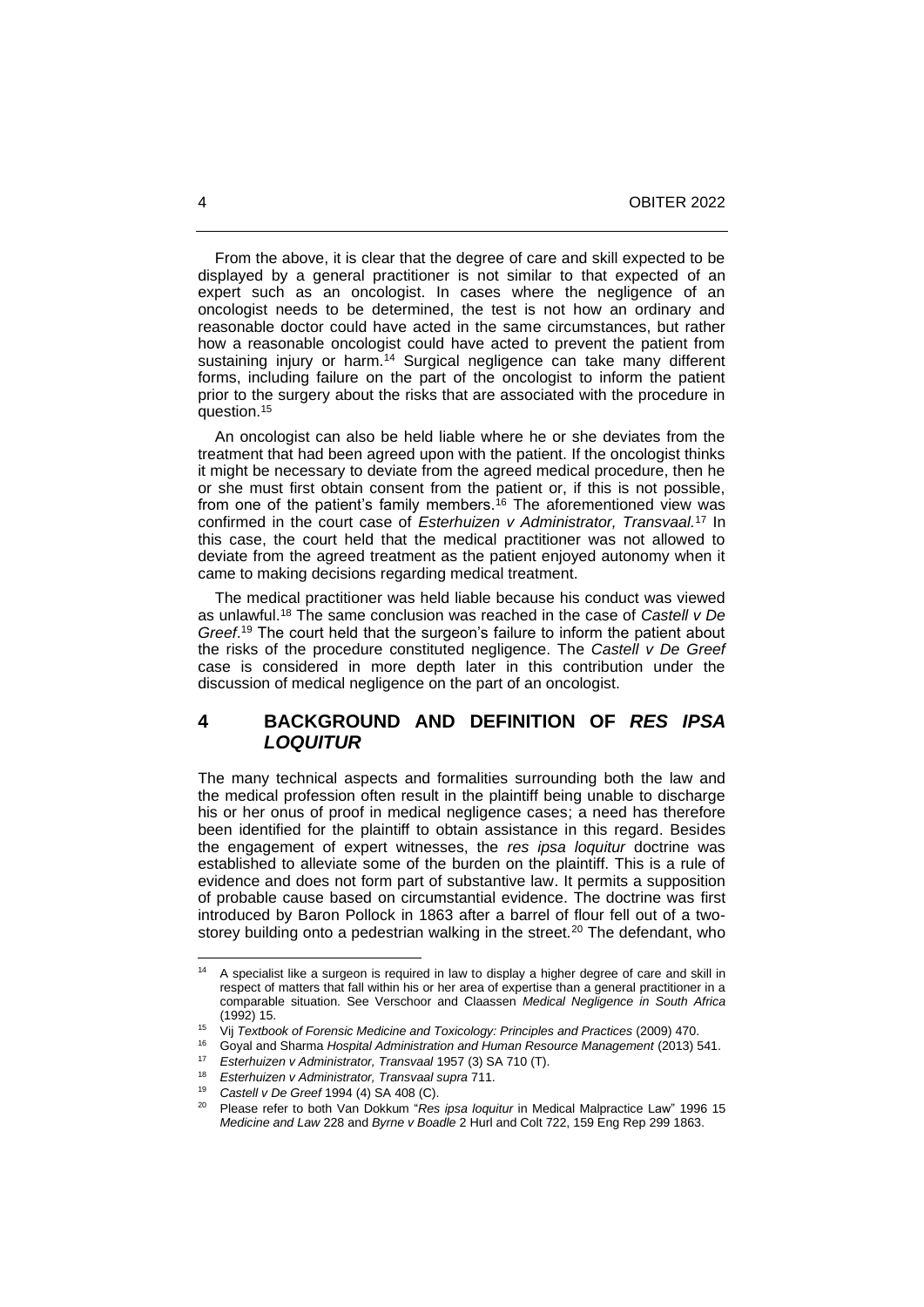was the owner of the building could not offer any explanation as to the cause of the incident and was therefore found to be negligent on the basis of the *res ipsa loquitur* doctrine.<sup>21</sup>

The *res ipsa loquitur* doctrine means that the evidence speaks for itself.<sup>22</sup> In the above case, the plaintiff showed that the existence of damage pointed to the negligence of the defendant. The plaintiff did not have to go to great lengths to prove the negligence of the defendant because the injuries sustained by the plaintiff were sufficient to prove this. Most plaintiffs who resort to the *res ipsa loquitur* doctrine are unsuccessful in their bid to be relieved of the onus of proving negligence on the part of the defendant.<sup>23</sup> This is because, as argued by Van den Heever and Carstens, how clearly such facts speak for themselves will depend on the particular circumstances of each case. Thus, the role and aim of *res ipsa loquitur* as argued by Van den Heever and Carstens can best be described as merely to make an inference where the action of the defendant is concerned. If the defendant fails to rebut the inference made by the plaintiff, then the plaintiff will have succeeded in proving his or her case, and the defendant will be found liable of negligence.<sup>24</sup> Owing to the important role of this doctrine in assisting the plaintiff with his or her claim, medical law scholars hold differing views as to what it exactly entails. It is important to outline these legal opinions for a comprehensive understanding of this doctrine.

In the first instance, Strauss defines this doctrine as follows:

"It is well known that this doctrine rests within the fundamental principle that mere proof by the plaintiff of an injurious result caused by an instrumentality which was in the exclusive control of the defendant medical practitioner or following the happening of an occurrence solely under the defendant's control [;] gives rise to a presumption of negligence on the part of the latter. The damage or injury must be of such a nature that it would ordinarily not occur except for negligence. The *res ipsa loquitur*: the thing speaks for itself, does not necessarily mean that the burden of proof has shifted to the defendant. [However, if] the defendant fails to [render] an acceptable or reasonable account of the events, the court might readily come to the conclusion that the defendant was negligent." $2^5$ 

Van den Heever argues that this doctrine can best be described as follows:

"[This] doctrine constitutes a rule of evidence peculiar to the law of negligence and is an exception [,] or perhaps more accurately [,] a qualification of the general rule that negligence is not to be presumed but must be affirmatively proved. By virtue of this doctrine, the law recognises that an accident or injurious occurrence is of itself sufficient to establish *prima facie* the fact of negligence on the part of the defendant, without further or direct proof thereof, thus casting upon the defendant the duty to come forward with an exculpatory

<sup>21</sup> *Byrne v Boadle supra.*

<sup>22</sup> Please see Van den Heever and Carstens *Res Ipsa Loquitur & Medical Negligence: A Comparative Survey* 7 and Patel 2008 *SAJBL* 59 where the doctrine of *res ipsa loquitur* is explained in detail.

<sup>23</sup> Scott *Cancer: The Facts* 102.

<sup>24</sup> Please refer to both Van den Heever and Carstens *Res Ipsa Loquitur & Medical Negligence: A Comparative Survey* 9 and Mason and Laurie *Law and Medical Ethics* (2011) 295.

<sup>25</sup> Strauss "The Physician's Liability for Malpractice: A Fair Solution to the Problem of Proof" 1967 24 *SALJ* 419.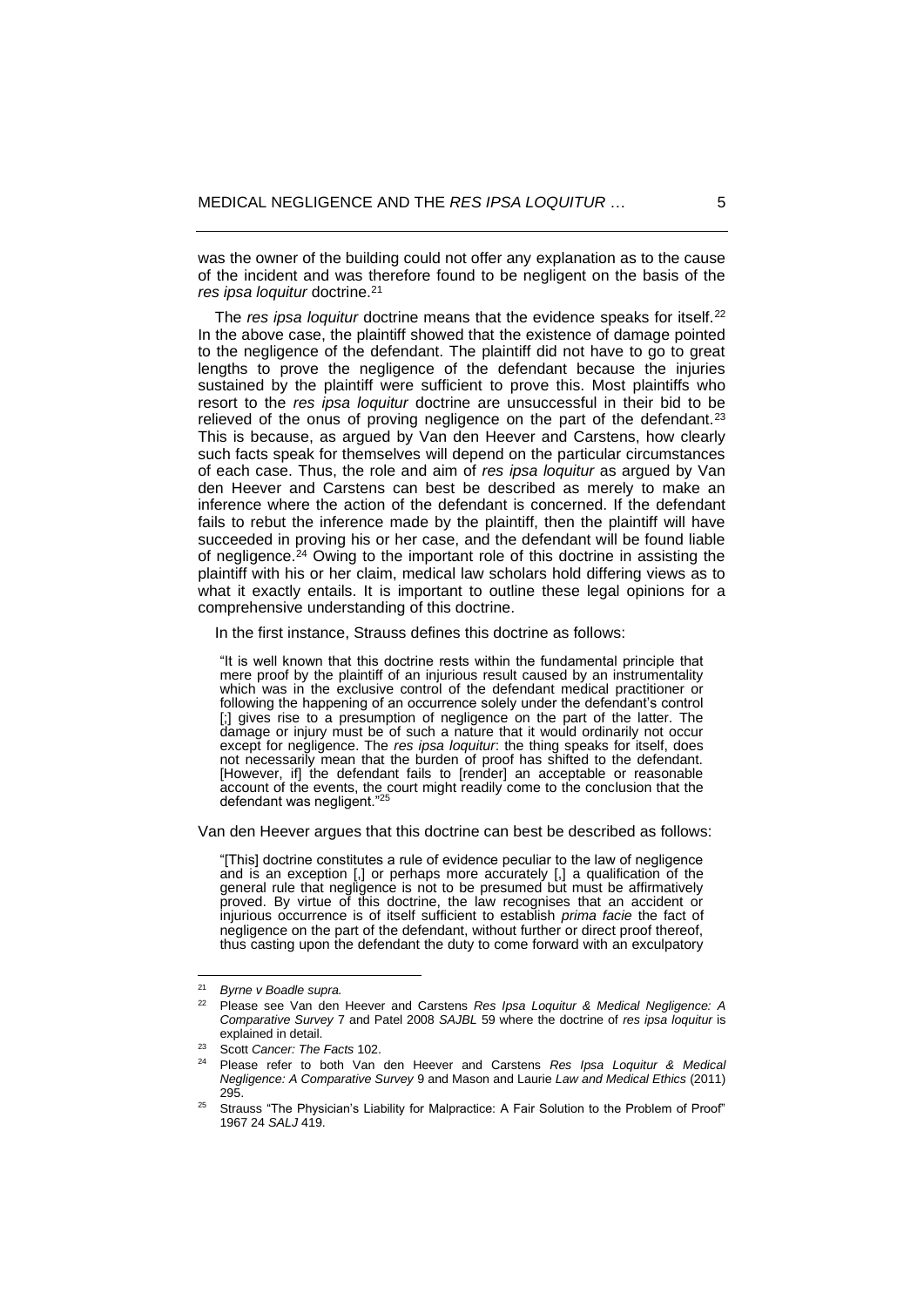explanation, rebutting or otherwise overcoming the presumption or inference of negligence on his [or] her part."<sup>26</sup>

It is apparent from the descriptions rendered by these two commentators that they share the common view that the defendant ought to be given an opportunity to advance an explanation about what occurred, and failure to do so will result in an inference being drawn that the defendant was negligent in the particular case. From the discussion above, it is clear that there is a link between medical negligence and the *res ipsa loquitur* doctrine with regard to the duty of care on the part of the defendant – in this case, the oncologist. It is clear that the defendant must be afforded the opportunity to state his or her side of the story in medical negligence cases before being held liable. This is in line with principles of natural justice. The practical application of, as well as debate around, the *res ipsa loquitur* doctrine is explored later on in the contribution. Attention now moves to the development of the concept of medical negligence from a South African perspective or position.

# **5 BACKGROUND TO MEDICAL NEGLIGENCE**

#### **5 1 History and development of medical negligence**

Medical negligence has a long and complex history. Evidence of medical negligence can be traced back to ancient civilisations such as those in Egypt, Assyria, Babylon and Mesopotamia.<sup>27</sup> All these countries were united in their belief that a disease was punishment from the gods and therefore a supernatural phenomenon.

 To restore people to normal health, the causes of a disease needed to be treated or known.<sup>28</sup>

 During these ancient times, medical practice was considered a noble profession and serious respect was bestowed on those who practised it.<sup>29</sup> If a surgeon or physician was negligent in performing certain procedures, the punishment would be very severe as life was considered to be precious and valuable and deserving of respect, and all efforts to preserve it needed to be made. The kinds of punishment that were meted out to negligent surgeons in those days included life imprisonment, and the negligent surgeon being handed over to the family of the injured patient so that they could exact their own form of punishment. In extreme cases, a surgeon's body parts were cut off.<sup>30</sup>

<sup>26</sup> Van den Heever *The Application of the Doctrine of a Loss of a Chance to Recover in Medical Law* 6. It is important to take into account that the author in his thesis stated the requirements for the application of the doctrine of *res ipsa loquitur*: he states first that the occurrence must be such a nature that it does not ordinarily happen unless someone is negligent; and secondly, the instrumentality must be within the exclusive jurisdiction or control of the defendant in order for this doctrine to find application.

Swanepoel "The Development of the Interface Between Law, Medicine and Psychiatry: Medico-Legal Perspectives in History" 2009 12 *PER\PELJ* 2.

Swanepoel 2009 PER\PELJ 3.

<sup>29</sup> Carstens and Pearmain *Foundational Principles of South African Medical Law* 608.

<sup>30</sup> Carstens and Pearmain *Foundational Principles of South African Medical Law* 609.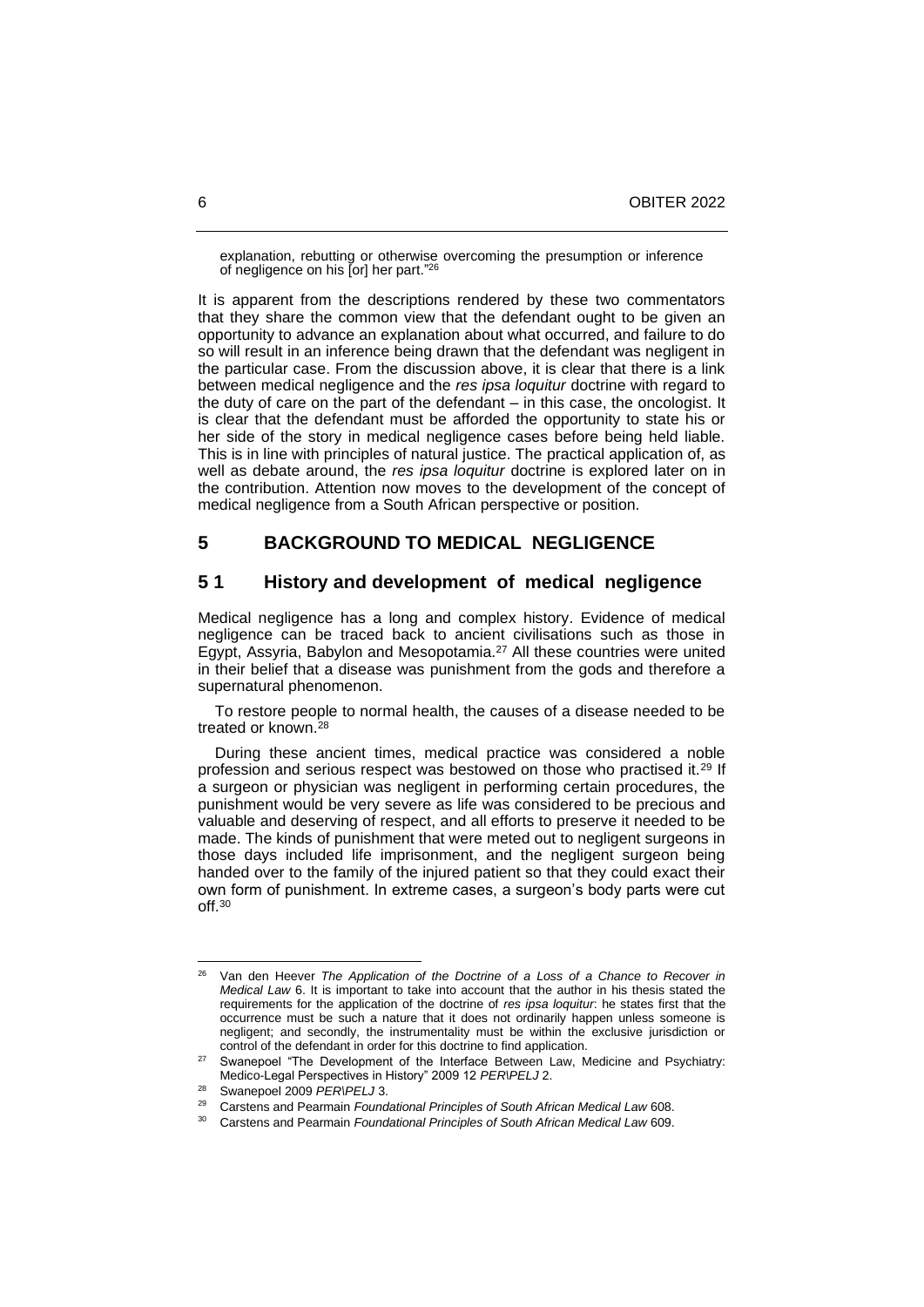When medical negligence was proved in those ancient times, money was not a dominant factor and ordinary people had few legal rights. However, a change was noted in the eighteenth and nineteenth centuries when cases of medical negligence were investigated in the United States of America and Great Britain.<sup>31</sup> During this period, people were starting to acquire rights and were becoming more independent. More emphasis was also being placed on the surgeon-patient relationship. The view was that lawyers should be brought on board to institute legal actions in order to inflate their clients' (and their own) wealth; as ordinary citizens became more aware of their rights and how they were protected under the law, the number of medical negligence cases began to grow.<sup>32</sup> In the modern world, medical practitioners, and in this case oncologists, need to be cautious in all their dealings with patients to avoid legal liability. This development has resulted in affording the aggrieved patient different avenues to seek relief for harm they may have suffered at the hands of a medical practitioner. Such relief includes instituting a civil claim for damages and lodging a criminal case for assault. Furthermore, the aggrieved party can resort to lodging a complaint with the Health Professions Council of South Africa (HPCSA) (the regulatory body) against the negligent medical practitioner with a view to having his or her name removed from the roll of medical practitioners.<sup>33</sup>

## **5 2 Case law on the development of medical negligence**

South Africa's medical law is peppered with medical negligence cases that contribute to the rich and fascinating history of this field. At least some of these cases deserve mention here. The landmark case of *Lee v* Schönnberg,<sup>34</sup> is a classic example of medical negligence. The plaintiff in this case lost both his legs in an accident, and the defendant (a physician) was consulted. It is not known what the nature and extent of the injuries were or the type of treatment that was administered by the defendant. However, the plaintiff claimed that the defendant was negligent in carrying out his professional duties, and therefore claimed damages.<sup>35</sup> Since there were few relevant South African cases to refer to, the court had to rely on the precedent set by the English case, *Lanphier v Phipos*, <sup>36</sup> which had been decided in 1835. In this case, the judge made the following ruling in response to the charge of medical negligence:

"There can be no doubt that a medical practitioner, like any professional man, is called upon to bear a reasonable amount of skill and care in any case to which he has to attend, and where it is shown that he has not exercised such skill and care, he will be liable in damages."<sup>37</sup>

<sup>31</sup> Carstens and Pearmain *Foundational Principles of South African Medical Law* 608; Price "The Art of Medicine Towards a History of Medical Negligence" 2010 375 *The Lancet* 192.

<sup>32</sup> Price 2010 *The Lancet* 193.

<sup>33</sup> Coetzee and Carstens "Medical Malpractice and Compensation in South Africa" 2011 86 *Chicago-Kent Law Review* 406. Please also refer to Mokoena *A Guide to Bail Applications* (2012) 27.

<sup>34</sup> *Lee v Schönnberg* 1877 7 Buch 136.

<sup>35</sup> *Lee v Schönnberg supra* 137.

<sup>36</sup> *Lanphier v Phipos* 1838 42 All ER 421.

<sup>37</sup> *Lanphier v Phipos supra* 421. These two cases (*Lee v Schönnberg* and *Lanphier v Phipos*) form an important basis for the determination of medical negligence in South Africa and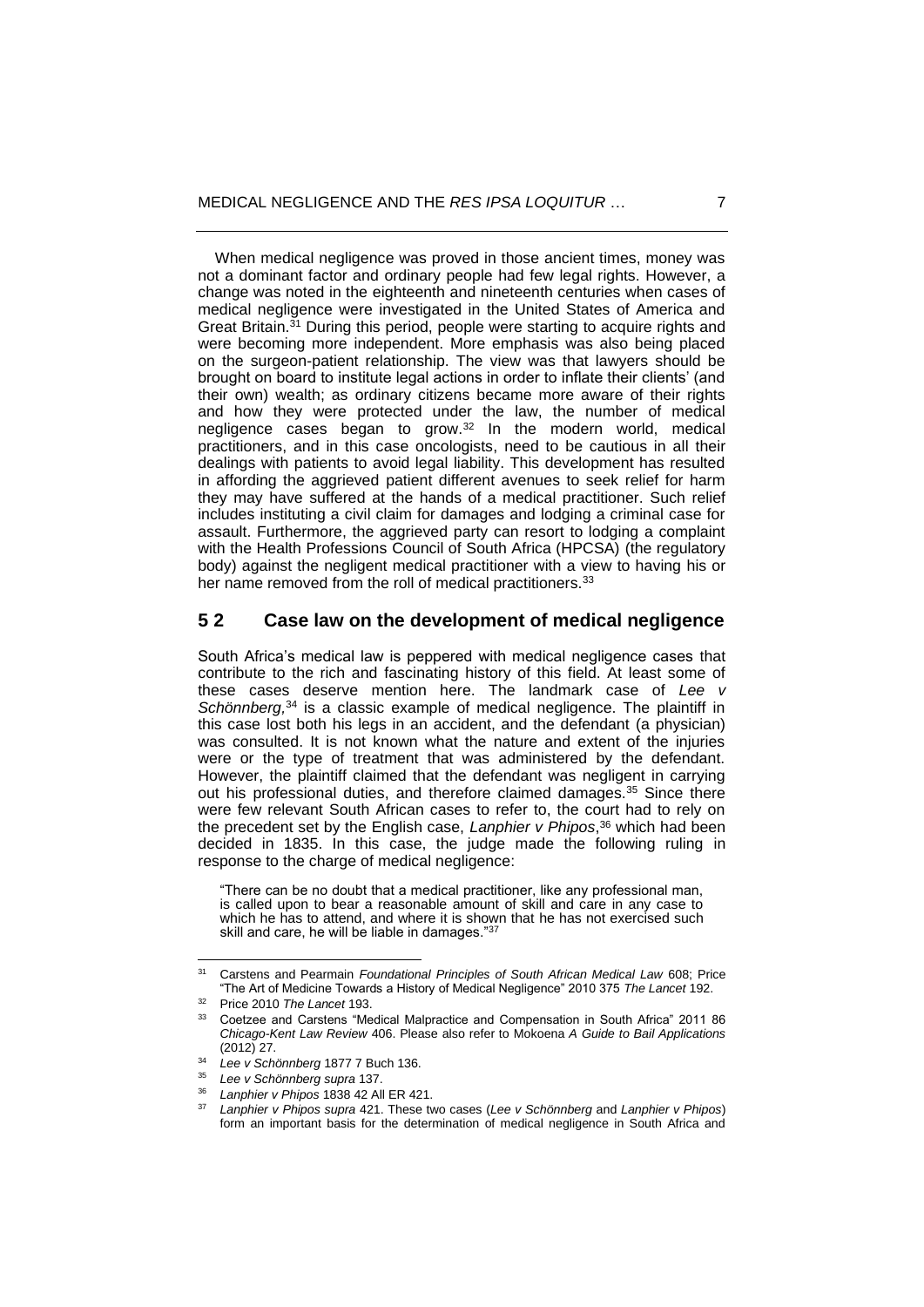Another well-known case in South Africa, which was reported in 1910, is the case of *Kovalsky v Krige*.<sup>38</sup> This case centred on the question of a surgeon's medical negligence. A nine-month-old baby had been circumcised for religious reasons, but the surgery led to complications. The child began to bleed excessively, and the surgeon had to come to his assistance.<sup>39</sup> The surgeon provided treatment but it was not appropriate in the circumstances because the child later developed gangrene in his private parts, which could not be reversed. A claim was instituted on behalf of the child against the surgeon for medical negligence, in which it was claimed that the surgeon had failed to demonstrate the necessary care and skill in treating the child, and had in fact abandoned the child because he had neither checked whether the initial bleeding had stopped nor followed up on the child's general well-being after the circumcision.<sup>40</sup>

 The court in considering this case referred to the earlier case of *Lee v Schönnberg* discussed above*,* and the English case of *Lanphier v Phipos*. Both these cases served as precedents to the *Kovalsky* case. The court concluded that the surgeon was indeed negligent because he had failed to act in a way that a reasonable surgeon in the same circumstances should have acted.<sup>41</sup> As a result of the *Kovalsky* case,<sup>42</sup> the standard that is now used to determine medical negligence, or otherwise, of a medical practitioner is the reasonable standard of care or skill that another medical practitioner in the given field would demonstrate if he or she were confronted by the same circumstances.<sup>43</sup>

About 38 years after the *Kovalsky* case,<sup>44</sup> the case of *R v Schoor* was reported.<sup>45</sup> This is one of the first reported criminal cases in South Africa on the topic. The facts briefly stated include the following: a young doctor, V, was an assistant to Dr R who had a medical practice. Dr R had another assistant E. E asked V to administer an injection of a new serum to some of the patients that E was also attending to. When V asked E what quantity he should give to the patient, E told him to administer 9 cc of the drug, which he was instructed to mix with water. V wrongly assumed that each pack contained 0.99g of the drug.<sup>46</sup> He had failed to read the labels on the drug and therefore administered an incorrect dosage, which led to the death of two patients. V was charged with culpable homicide and was found guilty because he failed to act in a way that a reasonable person or expert in the same position would have acted to protect the patient from harm.

In the case of *S v Mahlalela*,<sup>47</sup> a herbalist was charged with murder for the death of a child to whom he had given herbs that he had mixed with beer.

offer valuable precedents, which many court cases have referred to over the years. See Carstens and Pearmain *Foundational Principles of South African Medical Law* 619.

<sup>38</sup> *Kovalsky v Krige* 1910 20 CTR 822.

<sup>39</sup> *Ibid*.

<sup>40</sup> *Kovalsky v Krige supra* 823.

<sup>41</sup> *Lanphier v Phipos supra* 422.

<sup>42</sup> *Kovalsky v Krige supra* 823.

<sup>43</sup> *Kovalsky v Krige supra* 824.

<sup>44</sup> *Ibid*.

<sup>45</sup> *R v Schoor* 1948 (4) SA 349 (C).

<sup>46</sup> *R v Schoor supra* 351.

<sup>47</sup> *S v Mahlalela* 1966 (1) SA 226 (A).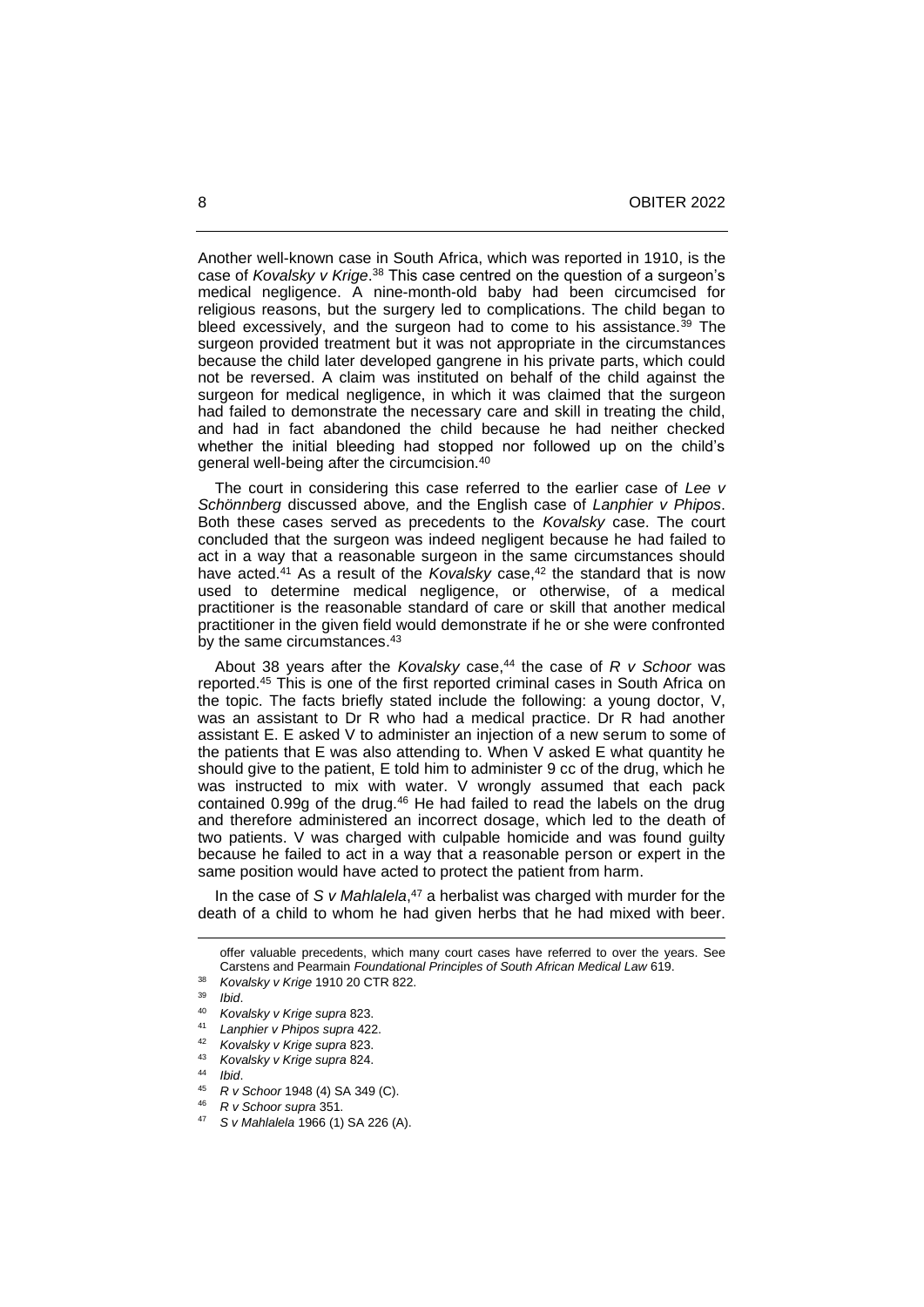The mixture turned out to be poisonous, and thus caused the death of the child. The court held that the defendant was an expert in the field of herbs and should have foreseen that the herbs might potentially be toxic and potentially lead to the death of an individual. The herbalist was therefore expected to have taken reasonable steps to avoid such an occurrence.<sup>48</sup> His failure to take such reasonable steps resulted in his conviction for culpable homicide.

In *S v Burger*,<sup>49</sup> the appellant was convicted for culpable homicide. In considering his appeal against the conviction, the Appellate Division (as it was known then) pointed out that, in order for a conviction of culpable homicide to stand, there must be negligent conduct on the part of the accused. The court went further to express that such negligent conduct may take the form of a surgeon failing to exercise the necessary care during a medical operation.<sup>50</sup> It was held that it is not necessary for a surgeon to perform to a very high standard of skill but rather to a reasonable standard, as a prudent practitioner in the same situation would have done. This view reflects the objective test to determine the negligence of a surgeon.<sup>51</sup>

 More recent court cases are discussed in this article, but the abovementioned court cases represent many years of deliberation regarding the subject of medical negligence in South Africa. In fact, one cannot speak about medical negligence in South Africa without making reference to these court cases. They also serve as important precedents when it comes to modern-day investigations into medical negligence.<sup>52</sup>

## **6 TEST FOR MEDICAL NEGLIGENCE**

## **6 1 Preventability and foreseeability**

Negligence in a medical context means failure by a medical practitioner to act in a way that a reasonable practitioner in the same situation would have acted to prevent a particular event from taking place. The test for negligence therefore involves aspects of both preventability and foreseeability of harm.<sup>53</sup> In other words, a medical practitioner must see to it that harm does not occur by foreseeing harm before it takes place and by taking steps to prevent it, thereby protecting the patient from its ill effects.<sup>54</sup> This view was confirmed in the case of *Kruger v Coetzee*, <sup>55</sup> which sets out the general test for negligence. It was held that a defendant is liable for negligence in general if a reasonable person in the position of the defendant not only would have

<sup>48</sup> *S v Mahlalela supra* 227.

<sup>49</sup> *S v Burger* 1975 (4) SA 877 (A).

<sup>50</sup> *S v Burger supra* 879.

<sup>51</sup> *Ibid*.

These are the cases that are central when it comes to medical negligence in the South African context as outlined in the text. One can argue that these cases are the backbone of medical negligence in South Africa. These are in addition to *Lee v Schönnberg supra* 136, among other cases as discussed in this contribution.

<sup>53</sup> Gorney *Plastic and Reconstructive Surgery* (2010) 182.

<sup>54</sup> Swanepoel *Law, Psychiatry and Psychology: A Selection of Constitutional, Medico-Legal and Liability Issues* (LLD thesis, University of South Africa) 2009 318.

<sup>55</sup> *Kruger v Coetzee* 1966 (2) SA 428 (A).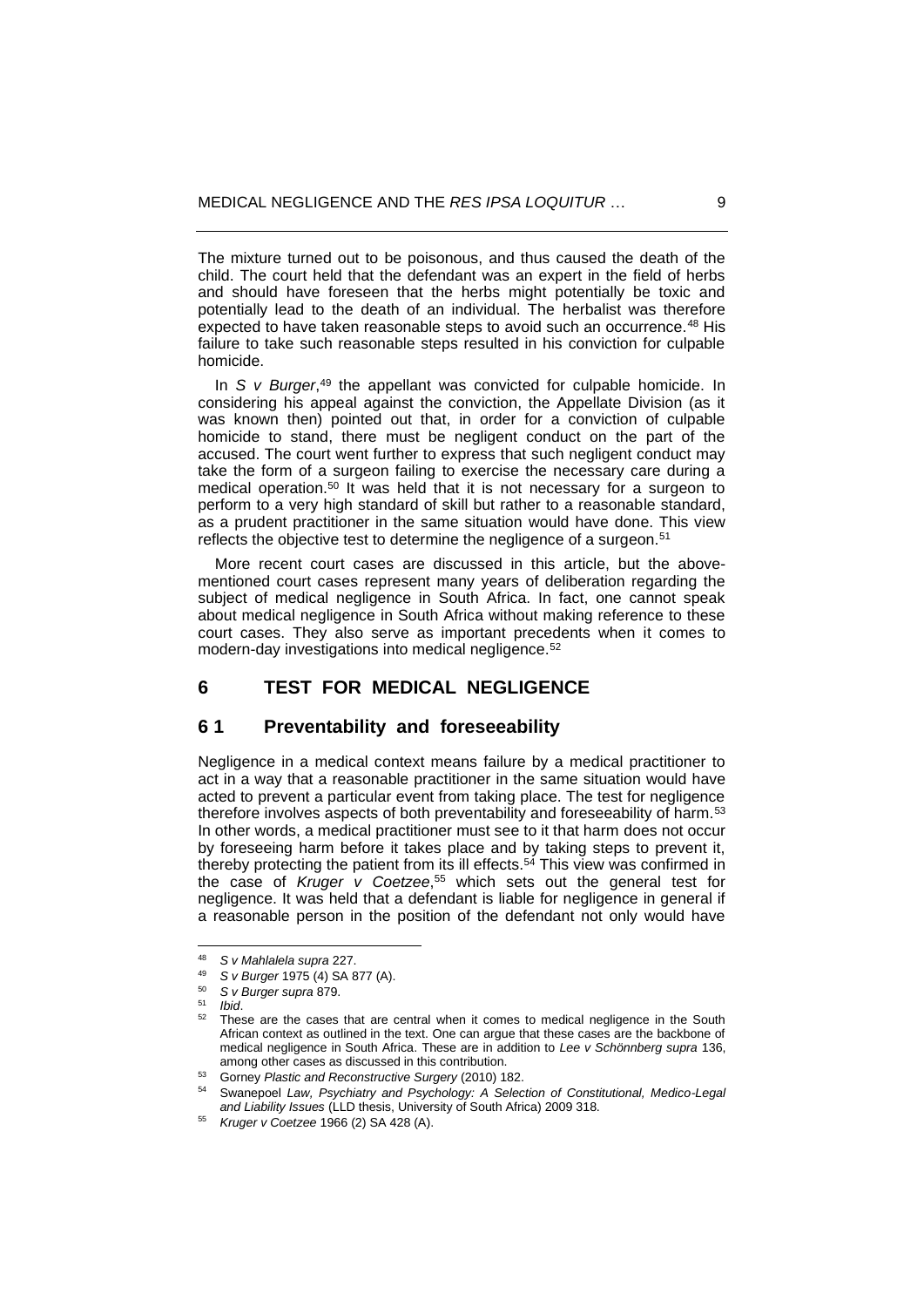foreseen the reasonable possibility of his conduct injuring another person but would also have taken reasonable steps to prevent such an occurrence, but the defendant failed to do so.<sup>56</sup> This case did not deal with a case involving a medical practitioner.

#### **6 2 The objective test**

The test for negligence is an objective test, which requires the determination of whether a reasonable person in the same position as the accused or defendant would act in the same way. Reference is made to both the defendant and the accused because negligence on the part of a medical practitioner could lead to both civil and criminal proceedings as already outlined above.<sup>57</sup> If the defendant or the accused can prove to the court that a reasonable person in the same situation could have acted in the same way that he or she did in the actual circumstances, then the defendant or accused will not be found to be negligent. The reasonable man is defined not as a perfect man, but as a man of average intelligence, knowledge, competence, care, skill and prudence.<sup>58</sup>

 The English case of *Lanphier v Phipos* first used the objective test to determine medical negligence in 1838.<sup>59</sup> Tindal CJ maintained that every person who enters into a learned profession undertakes to bring to the practice a reasonable degree of care and skill.<sup>60</sup> However, an attorney does not undertake to win all his or her cases, nor does a surgeon undertake to achieve a 100 per cent success rate in all his or her operations. Furthermore, neither of these two professionals undertake to use the highest possible degree of skill. After all, there are many others who have superior education to, and greater advantages than the defendant or accused.<sup>61</sup> What the defendant or accused does undertake is to exercise a fair and reasonable level of skill when performing a medical procedure, and as such, what needs to be determined is whether the injury to a patient was occasioned by a lack of such skill on the part of the defendant or the accused.<sup>62</sup>

 Where medical practitioners are concerned, it is not necessary for the practitioner to have the highest level of knowledge or technology at his or her disposal in order to care for a patient; <sup>63</sup> nor is brilliance required. However, it is important for him or her to have a profound knowledge of the medical intervention before undertaking it. It is clear then that the test to determine the negligence of a physician is not the same as the test used to determine the negligence of an expert like an oncologist. The test to determine whether the oncologist was negligent in a particular case is

<sup>56</sup> *Kruger v Coetzee supra* 429.

<sup>57</sup> Slabbert *Medical Law in South Africa* (2011) 186.

<sup>58</sup> Hanna *Outdoor Pursuits Programming: Legal Liability and Risk Management* (1991) 24; Laster *Law as Culture* (2001) 209.

<sup>59</sup> *Lanphier v Phipos supra* 421.

<sup>60</sup> *Ibid*.

<sup>61</sup> *Lanphier v Phipos supra* 422.

<sup>62</sup> Verschoor and Claassen *Medical Negligence in South Africa* 13.

<sup>63</sup> Verschoor and Claassen *Medical Negligence in South Africa* 14 and Barnes *Health Care Law: Desktop Reference* (2001) 114.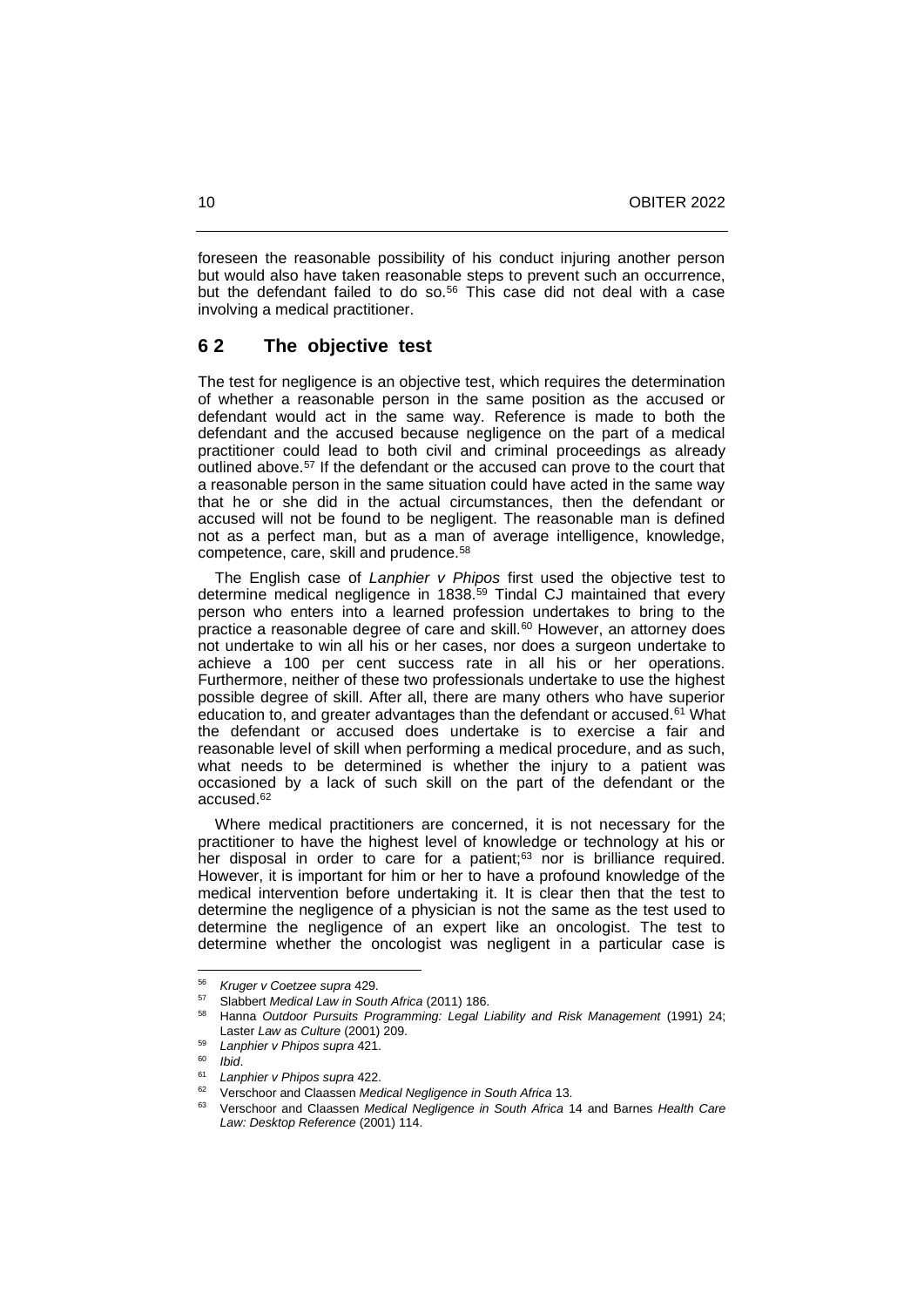whether another oncologist in the same position could have acted in the same way.<sup>64</sup>

 This test was confirmed in the 1924 case of *Van Wyk v Lewis*. <sup>65</sup> The court stated that a medical practitioner is not expected to bring the highest degree of professional expertise to the case to which he or she is assigned but is obliged to bring reasonable skill and care thereto. In deciding what is reasonable, the court will have to give consideration to the general level of skill and care that is exercised by members of the particular branch of medicine to which the medical practitioner belongs. $66$  As with other cases, the *Lewis* case has come to serve as a precedent in our law when determining the professional standard that is required from a medical practitioner. In the 1953 case of *R v Van der Merwe,*<sup>67</sup> Roper J was of the view that when a general practitioner is tried, the test is not what a specialist must do to prevent harm because a general practitioner is not required to possess the same degree of skill, care, knowledge and experience as a specialist.<sup>68</sup>

 The test to determine medical negligence on the part of a specialist such as an oncologist is the famous *Bolam* test, which was developed by the courts in the United Kingdom.<sup>69</sup> According to this test, an oncologist is not guilty of negligence if he or she has acted in accordance with a practice accepted as proper by a responsible body of medical men or women skilled in that particular art.<sup> $70$ </sup> The rationale for the test originated in the case of *Bolam v Friern Hospital Management Committee*. <sup>71</sup> According to the court, a judge is not in a position to choose between the opinions of two expert witnesses in a case where such witnesses are in conflict with one another. The court was of the view that as long as there is a school of thought in place that determines that the conduct of the defendant or accused is reasonable, then the judge is bound to find the defendant or accused not guilty of negligence.<sup>72</sup> The court also held that a practitioner is not negligent if he is acting in accordance with a certain practice merely because there is a body of opinion that would take the contrary view. At the same time, that does not mean that a medical practitioner can obstinately and pig-headedly carry on with the same old technique if it has been proved to be contrary to what is really substantially the whole of informed medical opinion.

<sup>64</sup> Barnes *Health Care Law: Desktop Reference* 116.

<sup>65</sup> *Van Wyk v Lewis* (1924) AD 438.

<sup>66</sup> *Van Wyk v Lewis supra* 439.

<sup>67</sup> *R v Van der Merwe* 1953 (2) PHH 124 (W).

<sup>68</sup> *R v Van der Merwe supra* 125.

The *Bolam* test was adopted from the English tort law and is used to assess medical negligence. The *Bolam* test states that the law imposes a duty of care between a doctor and a patient, but the standard of care is a matter of medical judgement. Under this test, for the plaintiff to succeed with a medical negligence claim, he or she must prove the following: that there was a duty of care between the medical practitioner and the patient; and that this act or omission breached the said duty of care, which resulted in negligence. See Herring *Medical Law and Ethics* (2010) 106.

<sup>70</sup> Herring *Medical Law and Ethics* 107.

<sup>71</sup> *Bolam v Friern Hospital Management Committee* [1957] 2 All ER 118.

<sup>72</sup> *Ibid*.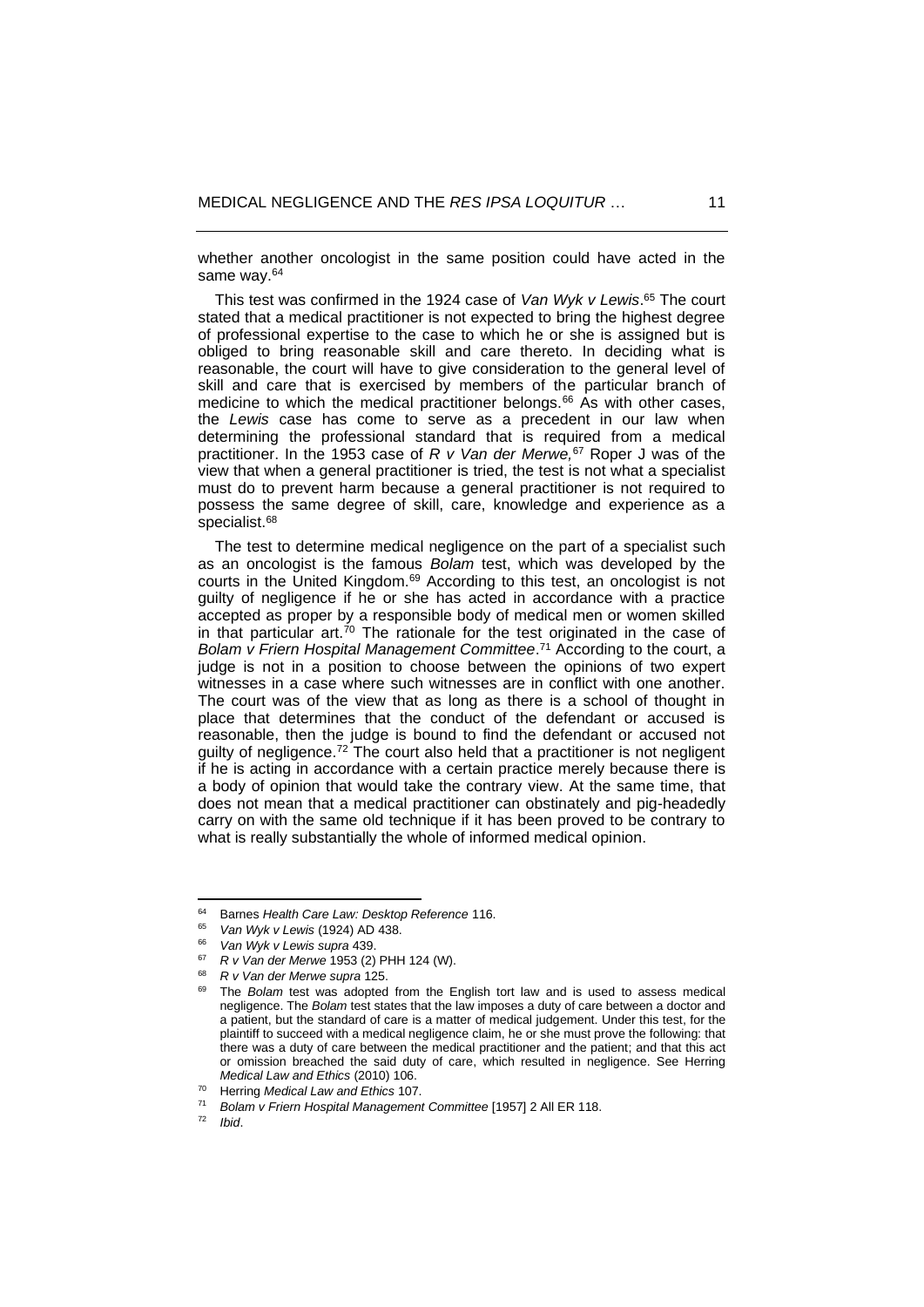# **7 PROOF OF MEDICAL NEGLIGENCE ON THE PART OF THE ONCOLOGIST**

To prove that an oncologist was negligent, the plaintiff in a civil claim must show the following:

- a) The oncologist owed a duty of care to the patient. (A surgical oncologist owes a duty of care to the plaintiff when a reasonable surgical oncologist can foresee the possibility of injury resulting from surgery.)
- b) The duty of care was breached by the oncologist.
- c) The patient who is the plaintiff was injured due to the negligent breach by the defendant surgical oncologist. (The negligent conduct of the defendant surgical oncologist must be the actual cause of injuries sustained by the plaintiff.) $73$

Based on the above formulation, it can be deduced that in the case of a defendant surgical oncologist who operates on a person living with cancer, negligence is present if a reasonable surgical oncologist owes a duty of care to the plaintiff in that a reasonable surgical oncologist would foresee the possibility of an injury resulting from the applied surgery. The applicable test is that a reasonable surgical oncologist in the same position as the defendant surgical oncologist would have foreseen that there would be risks in performing the surgery. Negligence is present where elements of foreseeability and preventability have been established and proved. If a patient who is a plaintiff was injured due to the negligent breach by the defendant surgical oncologist and the negligent conduct is the actual cause of injuries sustained by the plaintiff, then it can be said that the defendant surgical oncologist was negligent. Once the plaintiff has succeeded in proving all these elements, the court must find the defendant surgical oncologist liable. The plaintiff in such cases would be entitled to be compensated for all the loss that he or she has suffered due to the negligent conduct of the defendant surgical oncologist.<sup>74</sup> However, it is important to note that not all cases that involve medical negligence can be easily solved as has been discussed. If any difficulty is experienced, the doctrine of *res ipsa loquitur* must be applied, where necessary. This doctrine advocates for patients to get the justice they deserve, especially in cases where the defendant medical practitioner cannot account for his or her actions. A discussion on the application of the *res ipsa loquitur* doctrine in South Africa is therefore considered in the article.

# **8 APPLICATION OF THE** *RES IPSA LOQUITUR* **DOCTRINE IN CASE LAW**

One of the first cases in which the *res ipsa loquitur* doctrine was applied is the English decision of *Cassidy v Ministry of Health*. <sup>75</sup> The plaintiff went to

<sup>73</sup> Otto "Medical Negligence" 2004 8 *SAJR* 20. A distinction is made between surgical oncologists and oncologists in general. The reason for this distinction is because surgical oncologists perform cancer surgery, while oncologists provide cancer treatment in general.

<sup>74</sup> Kennedy and Grubb *Medical Law* (2000) 527.

<sup>75</sup> *Cassidy v Ministry of Health* [1951] 2 KB 343.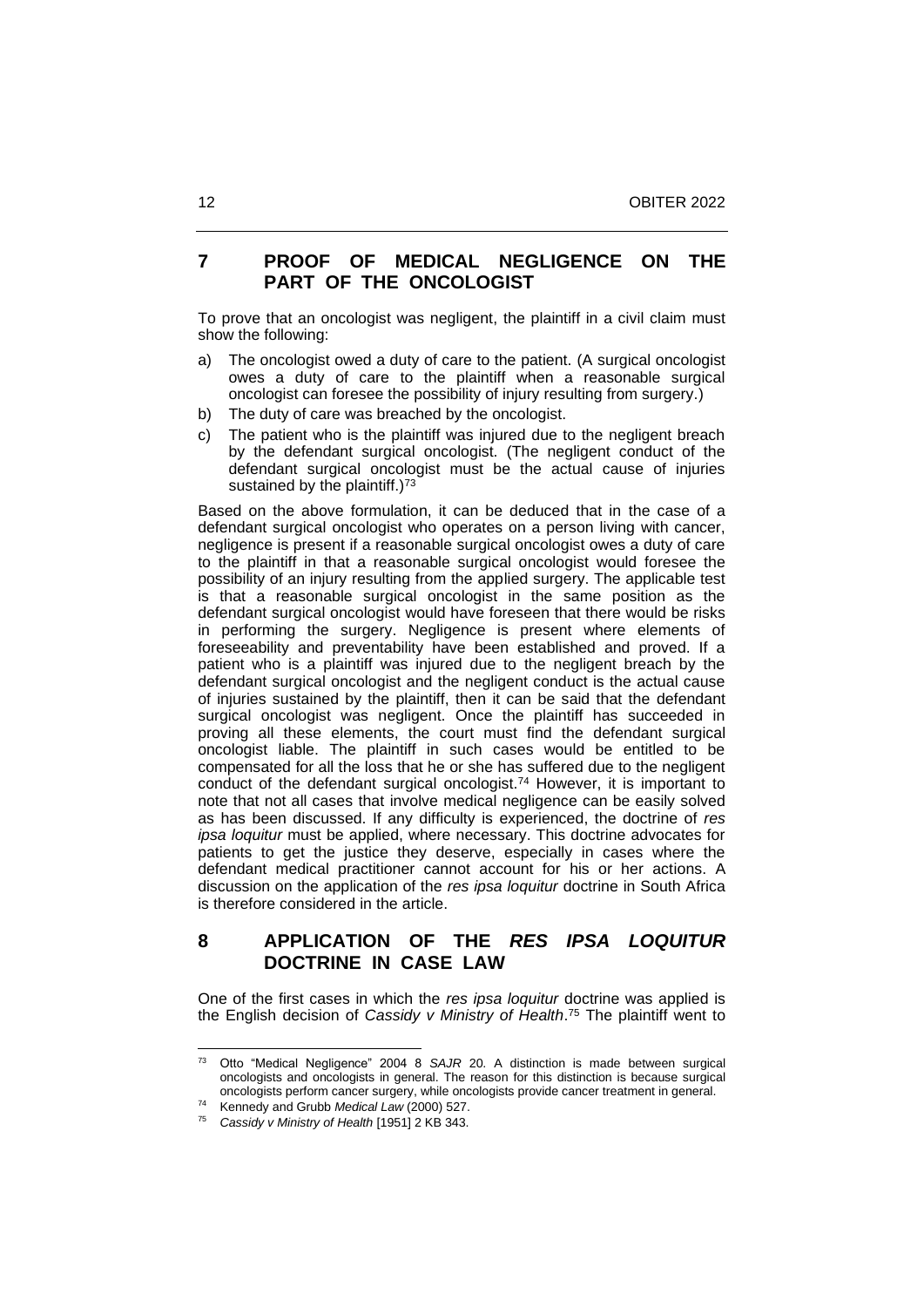hospital to have an operation to correct a Dupuytren's contracture experienced in two fingers. The plaintiff left the hospital with four stiff fingers and a practically useless hand as a result of the surgery – an eventuality that would have been avoided if proper care had been exercised. The defendant surgeon was held liable for the plaintiff's injuries as a result of negligence.<sup>76</sup> In this case, the plaintiff was left injured instead of being healed after the surgery as a result of the negligence of the defendant surgeon.

 In South Africa, the *res ipsa loquitur* doctrine was first applied in the case of *Gifford v Table Bay Dock and Breakwater Management Commission*. 77 This case involves a claim lodged by the plaintiff as master and captain of a vessel known as the China.<sup>78</sup> The plaintiff instituted legal proceedings against the defendant on the basis that the China was wrecked while under the care and control of the defendant. In this case, there was no actual evidence to indicate that the defendant was negligent in handling the vessel, and the court resolved this case through the application of the *res ipsa loquitur* doctrine. The court made reference to English law in order to award damages to the plaintiff for the loss suffered owing to the negligence of the defendant.<sup>79</sup>

 However, years later the position on the application of this doctrine in South African law seemed to have changed as it was rejected in two leading cases as a means of resolving medical negligence cases. In the famous case of Van Wyk v Lewis,<sup>80</sup> the patient underwent surgery, but the physician failed to remove a swab from the patient's body, leaving the patient in a great deal of pain. The court refused to find the surgeon liable, because the court was of the view that a swab left in the patient's body did not serve as evidence that the surgeon was negligent.<sup>81</sup>

 Another case in which the *res ipsa loquitur* doctrine was rejected is the case of *Pringle v Administrator, Transvaal*. <sup>82</sup> The plaintiff had undergone surgery as a result of lung problems that she had been experiencing. There were complications during the surgery that Dr S performed on the plaintiff, resulting in the plaintiff suffering brain damage, losing her eyesight and losing her ability to work. The complications were as a result of her losing excessive blood during the operation. The court found that Dr S was indeed negligent as he had torn the superior vena cava of the plaintiff.<sup>83</sup> Dr S was found liable for the injuries to the plaintiff on the basis of his conduct and the court confirmed the view expressed in the *Van Wyk* case that there was no room for the application of the *res ipsa loquitur* doctrine in this matter and rejected it as a means of proving medical negligence.<sup>84</sup>

<sup>76</sup> *Cassidy v Ministry of Health supra* 344.

<sup>77</sup> *Gifford v Table Bay Dock and Breakwater Management Commission* 1874 Buch 926 118.

<sup>78</sup> *Ibid*.

<sup>79</sup> *Gifford v Table Bay Dock and Breakwater Management Commission supra* 119.

<sup>80</sup> *Van Wyk v Lewis supra* 438. The *res ipsa loquitur* doctrine has no absolute application in cases that involve negligence. In the case of a surgeon not acting in a certain way vis-à-vis a patient, it does not amount to negligence; in some cases, it can be a lifesaving move*.*

<sup>81</sup> *Van Wyk v Lewis supra* 439.

<sup>82</sup> *Pringle v Administrator, Transvaal* 1990 (2) SA 378 (W).

<sup>83</sup> *Pringle v Administrator, Transvaal supra* 380.

<sup>84</sup> *Pringle v Administrator, Transvaal supra* 381.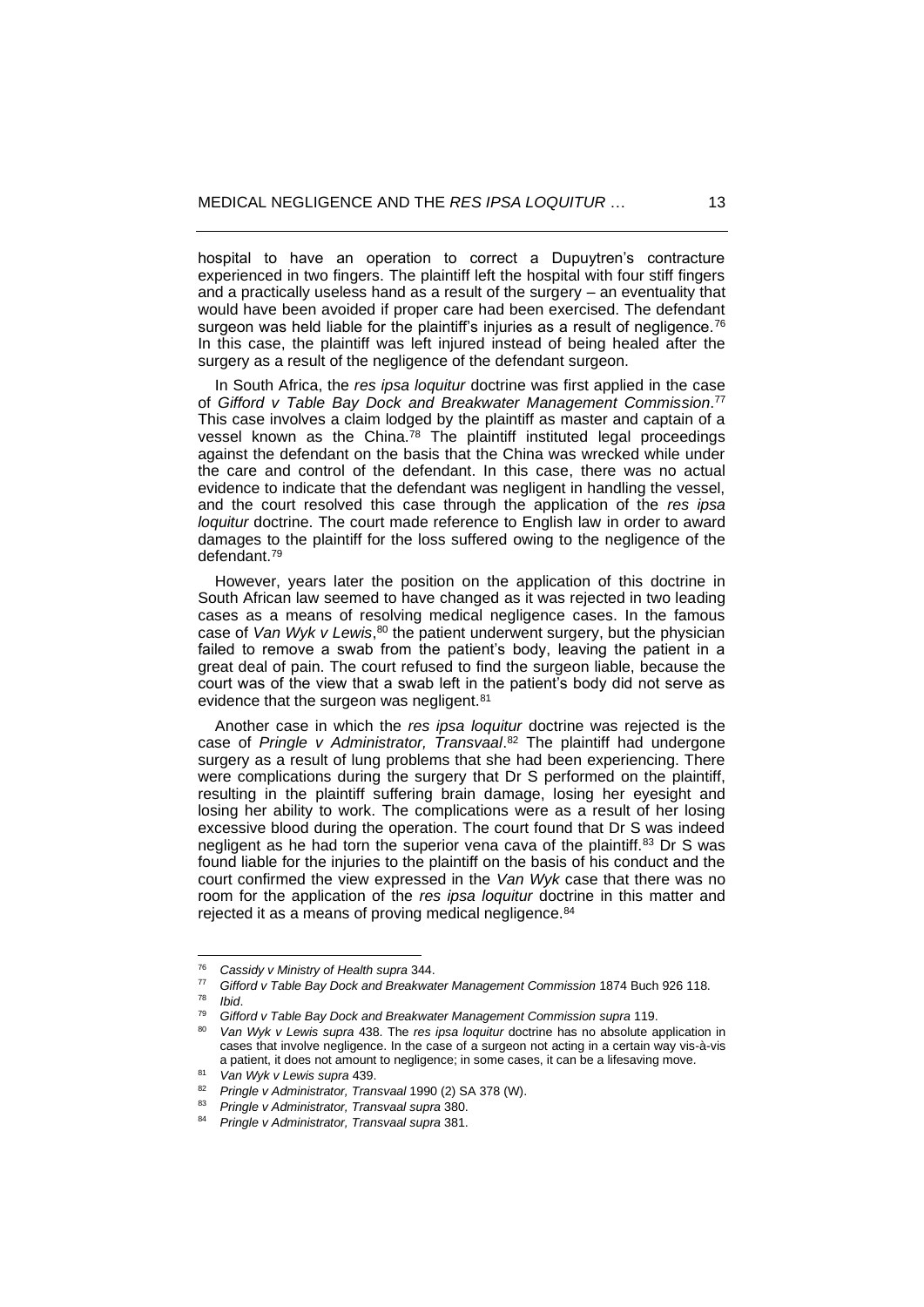However, it is important to note that the South African position on excluding the application of the *res ipsa loquitur* doctrine in medical negligence cases was subjected to criticism by eminent writers Carstens and Van den Heever. This is because of the important role that is played by this doctrine in resolving complex medical malpractice cases or claims. The authors argued that despite the refusal by the courts to apply this doctrine, the door has not been entirely closed for the application of this doctrine in medical malpractice cases; they argued that it can only be applied in cases where there is a form of alleged negligence derived from something absolute, and where the occurrence could not reasonably have taken place without negligence.<sup>85</sup> Furthermore, the two authors place emphasis on the point that the doctrine can be excluded in cases where regard is given to the surrounding circumstances to establish the presence or absence of negligence.<sup>86</sup> This can be interpreted to mean that the decision whether or not to apply the *res ipsa loquitur* doctrine must be judged on the facts of each case and not be absolutely excluded in our law, as has been the case in the two cases discussed above.

 The *res ipsa loquitur* doctrine is in line with the principles of procedural equality, in which each party is afforded an opportunity to state its side of the story in legal proceedings. The Constitution as the supreme law in the land allows for the application of this doctrine in medical negligence cases.<sup>87</sup> However, the position in South African law regarding the applicability of the *res ipsa loquitur* doctrine only became clear in the year 2009 when the first step towards the future position of this doctrine was taken in medical negligence cases – as well as later in the year 2014, when the High Court in *Lungile Ntsele v MEC for Health, Gauteng Provincial Government*<sup>88</sup> cemented the role and importance of this doctrine in resolving complex medical negligence cases.

 The *Lungile Ntsele* case involved a plaintiff who was instituting legal proceedings on behalf of her minor child against the employees of the defendant health establishment.<sup>89</sup> The plaintiff brought a claim of negligence against a hospital whose employees, it was claimed, had caused the minor child of the plaintiff to suffer from cerebral palsy. In this case, the plaintiff sought *inter alia* an order for the separation of the issues of merit and damages and that such an order be granted by the court.<sup>90</sup> To succeed with her claim on behalf of her minor child, the plaintiff had to prove negligence on the part of the defendant as well as causation of the harm to her minor child. The plaintiff showed that the employees of the defendant were negligent as they did not exercise proper care in treating her child and the

<sup>85</sup> Van den Heever *The Application of the Doctrine of a Loss of a Chance to Recover in Medical Law* 65; Carstens and Pearmain *Foundational Principles of South African Medical Law* 27.

<sup>86</sup> *Ibid*.

<sup>87</sup> Carstens "Judicial Recognition of the Application of the Maxim *Res Ipsa Loquitur* to a Case of Medical Negligence: *Lungile Ntsele v MEC for Health, Gauteng Provincial Government*" 2013 20 *Obiter* 349.

<sup>88</sup> *Lungile Ntsele v MEC for Health, Gauteng Provincial Government* (2009/52394) [2012] ZAGPJHC 208; [2013] 2 All SA 356 (GSJ).

<sup>89</sup> *Ibid*.

<sup>90</sup> *Lungile Ntsele v MEC for Health, Gauteng Provincial Government supra* 357.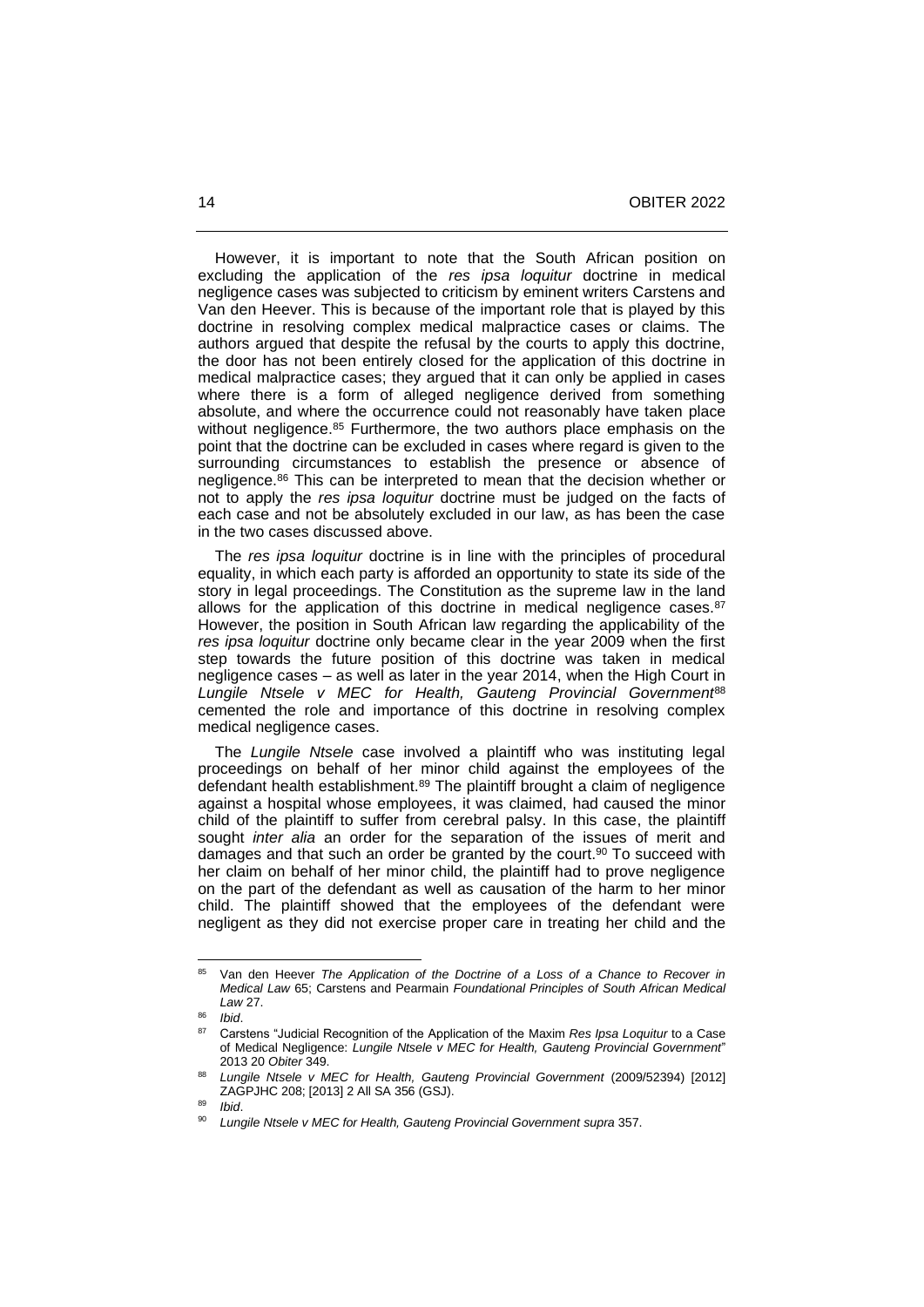plaintiff provided circumstantial evidence that satisfied the court.<sup>91</sup> Based on the proven facts, an inference could be drawn that the negligence of the employees of the defendant was the factual cause of the injuries that were sustained by the plaintiff's child.

 The effect of this inference was that the burden of proof shifted to the defendant to prove that its employees were in fact diligent and not negligent, but the defendant failed to prove this since it failed to call its employees to testify in court and the expert witness of the defendant was found to be biased.<sup>92</sup> Furthermore, the defendant failed to provide the medical records of the plaintiff in court and did not give a valid reason for why this was the case. The court found that it would be unreasonable to allow the defendant to require the plaintiff to be precise and clear about what really happened to her 15 years previously.<sup>93</sup> The court drew an inference on the basis that since the defendant was unable to prove that its staff members were not the factual cause of the minor suffering from cerebral palsy, it would be in the interests of justice to apply the *res ipsa loquitur* doctrine. The defendant was held liable for damages that the plaintiff had suffered because of its employees' negligence. 94

 This judgment is supported and welcomed as a breakthrough in a longstanding confusion in medical law. Carstens<sup>95</sup> affirms this by pointing out that the *res ipsa loquitur* doctrine was applied in line with section 27 of the Constitution, which deals with the right to access health care services.<sup>96</sup> Furthermore, this doctrine extends to the relationship between the patient and medical practitioner on the basis of the contract between the two parties. This affirms that the application of the *res ipsa loquitur* doctrine is in line with the provisions of the Constitution. Thus, the case of *Lungile Ntsele* is the first case to apply the *res ipsa loquitur* doctrine in a medical negligence case in the new constitutional dispensation in South Africa.

 Two years after the *Ntsele* judgment, a landmark case on the *res ipsa loquitur* doctrine followed in *Cecilia Goliath v Member of the Executive Council for Health Eastern Cape*, <sup>97</sup> where the Supreme Court of Appeal confirmed the importance of this doctrine in our law. This case is discussed in detail below in order to show how our jurisprudence is shaped when it comes to the importance and role of the *res ipsa loquitur* doctrine: the discussion includes the reasons as well as the criticisms that are levelled against previous court cases by authors such as Carstens and Van den Heever.

 The case of *Cecilia Goliath v Member of the Executive Council for Health Eastern Cape*<sup>98</sup> arose as a result of the negligent conduct of an employee of the respondent, a health institution. The employee performed an operation

<sup>91</sup> *Lungile Ntsele v MEC for Health, Gauteng Provincial Government supra* 358.

<sup>92</sup> *Lungile Ntsele v MEC for Health, Gauteng Provincial Government supra* 359.

<sup>93</sup> *Ibid*.

<sup>94</sup> *Lungile Ntsele v MEC for Health, Gauteng Provincial Government supra* 360.

<sup>95</sup> Carstens 2013 *Obiter* 349.

<sup>96</sup> *Lungile Ntsele v MEC for Health, Gauteng Provincial Government supra* 361.

<sup>97</sup> *Cecilia Goliath v Member of the Executive Council for Health Eastern Cape* (085/2014) [2014] ZASCA 182.

<sup>98</sup> *Ibid*.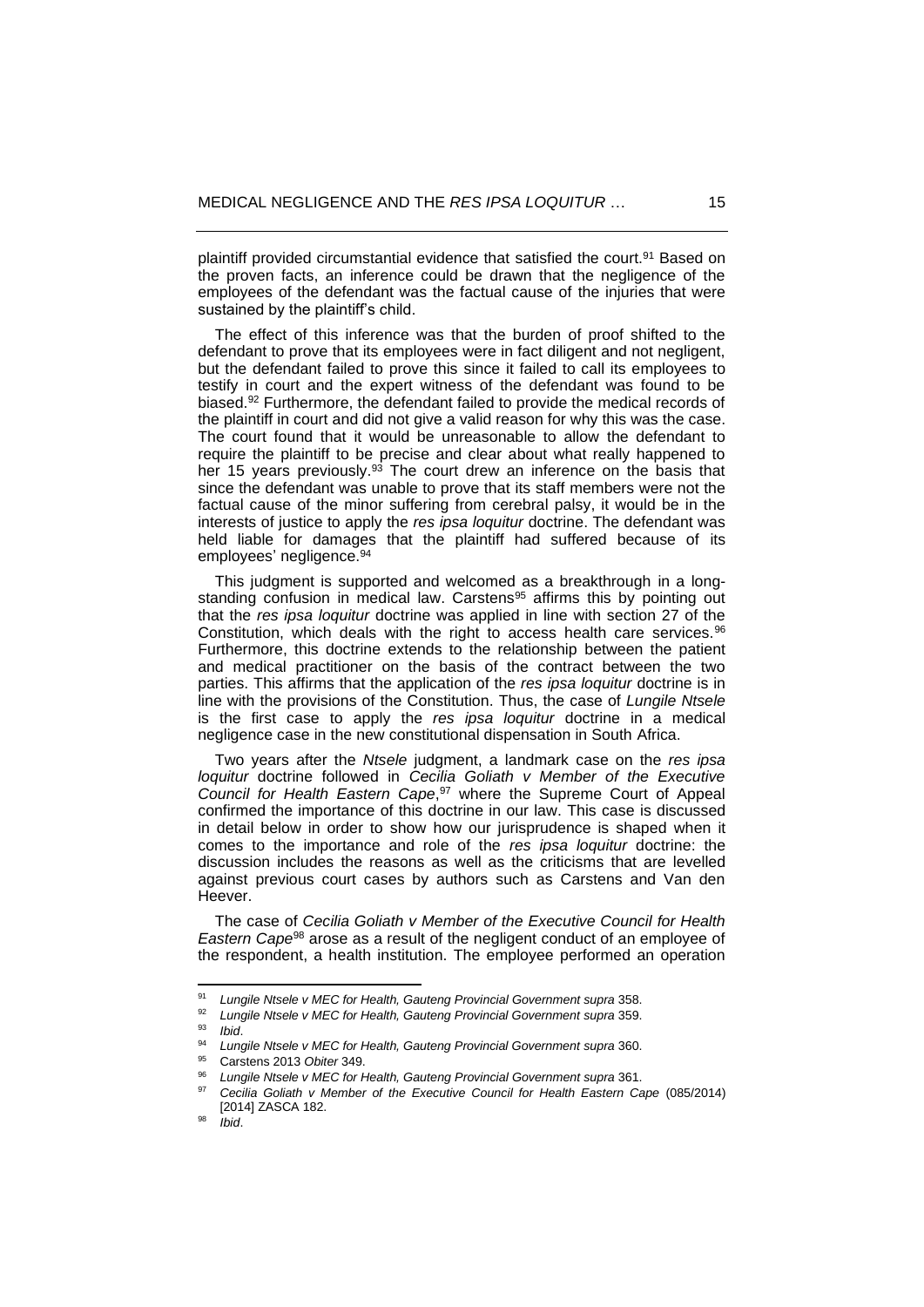on the appellant and left a swab inside the patient's body after the procedure was completed. Later on, the appellant experienced pain and returned to the hospital for further examination. At the hospital, she was told that there was nothing wrong with her and she was discharged without being told to come back to the hospital for further treatment or examination in order to ascertain what might be wrong with her.<sup>99</sup>

 Upon her return home, she was still in great pain and decided not to go back to the respondent health establishment for treatment and examination.<sup>100</sup> Instead, she decided to go to another hospital to check what might be wrong with her. In the second hospital, it was confirmed that a swab had been left inside her during the surgery she underwent in the care of the respondent, which was the main reason she was experiencing great pain in her abdomen, and she had to undergo laparotomy surgery. The appellant therefore decided to sue the respondent for negligence as proper care was not afforded to her during the operation.<sup>101</sup> She claimed that the medical practitioner as well as the nursing staff should have exercised care in that that they should have made sure that all the operating equipment used during the surgery was in place before closing her up at the end of the surgery, because that is how a reasonable medical practitioner would have acted in order to prevent harm.<sup>102</sup>

 Furthermore, the appellant in this case argued that she had incurred financial loss because of the corrective surgery that she had to undergo in order to correct the mistake of the respondent doctor, and claimed damages to this effect. However, the respondent in this case, the Department of Health, objected to the claims of the appellant on the basis that she had received good care and that there was no form of negligence displayed by the employees of the respondent in administering treatment to the appellant. They further argued that the standard expected of a reasonable medical practitioner was applied in this case. The court *a quo* dismissed the claim of the appellant, who was the plaintiff, on the basis that the plaintiff had failed to discharge her onus of proof on a balance of probabilities that the conduct of the medical practitioner and nursing staff who were involved in performing surgery was in actual fact negligent.<sup>103</sup>

 However, the court *a quo* granted the appellant leave to appeal its decision on the basis that it is bound by the decision of *Van Wyk*, in which the application of the *res ipsa loquitur* doctrine was rejected by the court.<sup>104</sup> The court further reasoned that revising the application of the *res ipsa loquitur* doctrine would be in the interests of justice, as argued by scholars like Carstens and Van den Heever above. Had the court applied the *res ipsa loquitur* doctrine in this case, the decision of the court could have been different owing to the fact that if the defendant was unable to provide a reasonable explanation for the issue at hand, then the court could have ruled in favour of the appellant.

<sup>99</sup> *Cecilia Goliath v Member of the Executive Council for Health Eastern Cape supra* 183. <sup>100</sup> *Ibid*.

<sup>&</sup>lt;sup>101</sup> Cecilia Goliath *v* Member of the Executive Council for Health Eastern Cape 184.

<sup>102</sup> *Cecilia Goliath v Member of the Executive Council for Health Eastern Cape* 185.

<sup>103</sup> *Ibid*.

<sup>104</sup> *Cecilia Goliath v Member of the Executive Council for Health Eastern Cape supra* 186.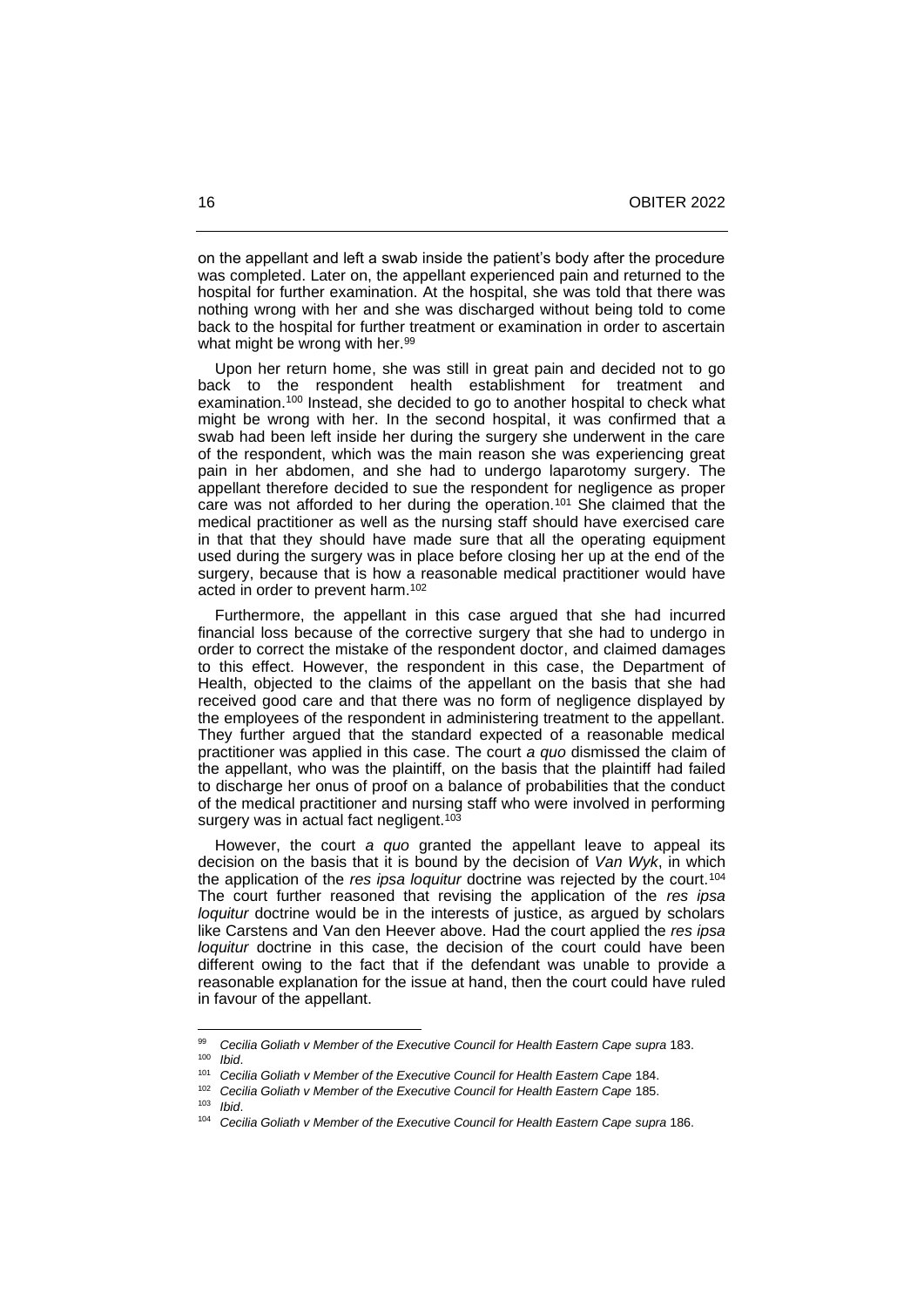On appeal, the appeal court attached much weight to the evidence of both the appellant and her doctor who performed the corrective surgery as to the possibility of when the swab was left inside the body of the appellant. Furthermore, what weighed against the respondent's case was that the respondent did not adduce evidence that could rebut the version of the appellant and her doctor to show that she had received reasonable care while in hospital.<sup>105</sup> There was also no explanation as to why the respondent did not testify in court through its medical staff in order to challenge the testimony of the appellant. The court held that a reasonable inference could be drawn that the respondent avoided calling in its employees to testify as they might have revealed unfavourable facts about what happened on the day of the operation, which could have been detrimental to its case. After having weighed all the evidence and circumstances of the case, the court found that the appellant had indeed discharged her onus of proof on a balance of probabilities. The appeal of the appellant was successful, and the application of the *res ipsa loquitur* doctrine resulted in the appellant receiving an amount of R250 000 in damages for the loss that she suffered as a result of the negligence of the respondent.<sup>106</sup> What this case has shown is that once the plaintiff has made out a *prima facie* case and the defendant fails to rebut the evidence, the defendant runs the risk of judgment being granted against the defendant.

 These two cases have brought about legal certainty and clarity about the application of the *res ipsa loquitur* doctrine in our law. It is clear that this remedy now forms part of our law, which was the position before the case of *Van Wyk* and there is no longer any confusion about the role of this doctrine. This clarification was much needed since this remedy is an important tool in our law as outlined in the above cases – particularly in resolving complex medical negligence cases where the defendant is unable to provide reasonable explanations about the actual cause of injury that a plaintiff has suffered owing to alleged negligence.

# **9 MEDICAL NEGLIGENCE IN THE CONTEXT OF CANCER**

# **9 1 Medical negligence in the form of incompetent surgical procedure**

One of the leading medical negligence cases with regard to cancer in South Africa is Castell v De Greef.<sup>107</sup> The plaintiff was admitted to hospital for a mastectomy and the surgery was performed by the defendant, a plastic surgeon. The operation involved the plaintiff undergoing a couple of operations on her breasts to remove lumps that were linked to breast cancer, which was a condition that ran in her family. The plaintiff originally consulted her doctor about the problems she was having with her breasts and was referred to the defendant surgeon by her doctor.<sup>108</sup> When the

<sup>105</sup> *Cecilia Goliath v Member of the Executive Council for Health Eastern Cape supra* par *7*.

<sup>106</sup> *Cecilia Goliath v Member of the Executive Council for Health Eastern Cape supra* par 21.

<sup>107</sup> *Castell v De Greef supra*.

<sup>108</sup> *Castell v De Greef supra* 409.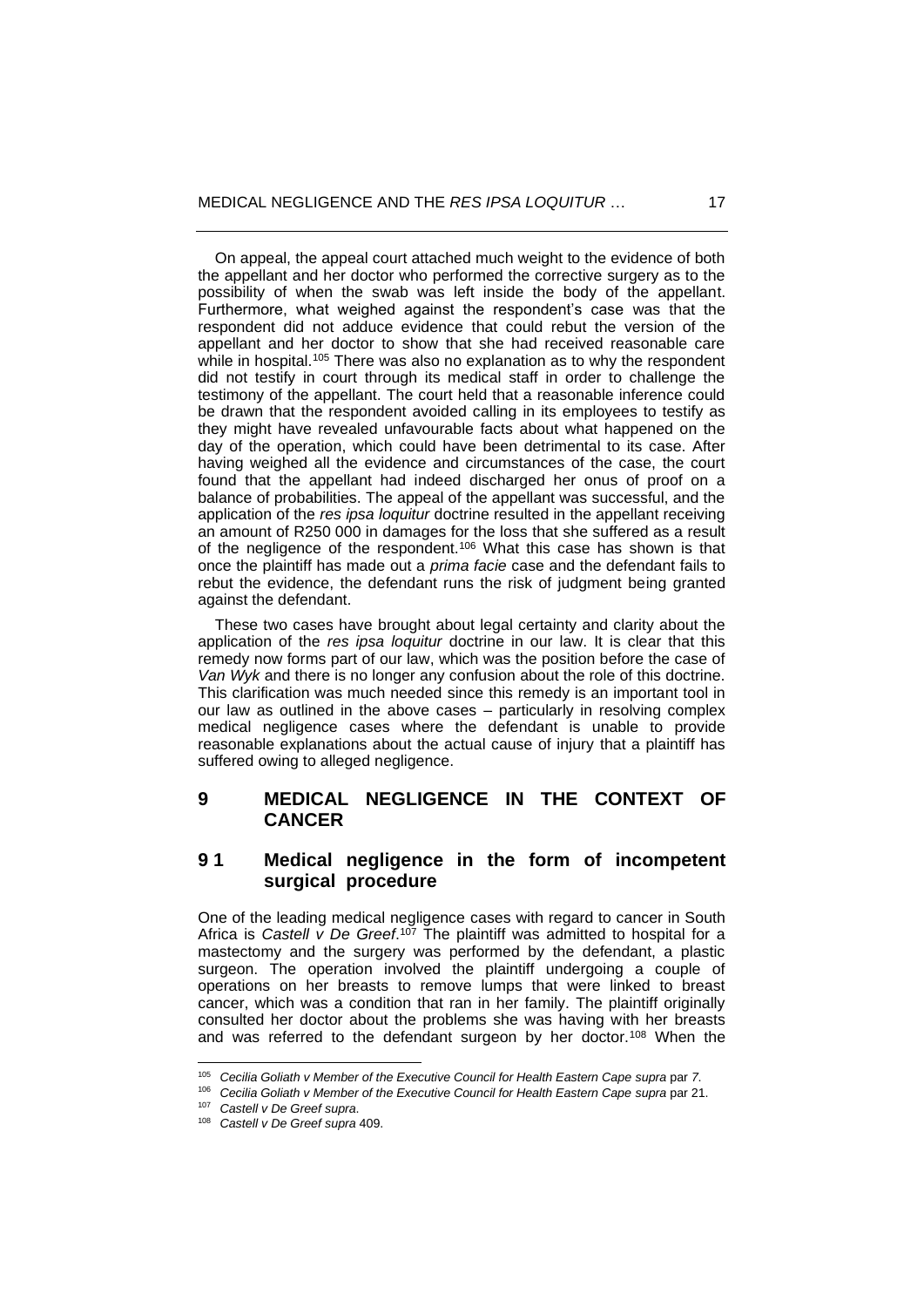defendant had examined the plaintiff, he recommended that she undergo a mastectomy to arrive at a diagnosis. After discussing the matter with the defendant surgeon and her husband, the plaintiff decided to go ahead with the surgery.

 Immediately after the surgery, everything seemed to be in order. However, two hours later, complications were evident when the plaintiff's breast turned black and she experienced pain.<sup>109</sup> Her state of health deteriorated further after she was discharged from hospital, and she experienced pain in the area that was treated during surgery, as well as a discharge that had a very unpleasant odour. The plaintiff returned to the defendant surgeon in connection with these complications and he prescribed painkillers while also recommending corrective surgery. The second surgery was not performed by the defendant surgeon himself but by another surgeon working at the same hospital. After the corrective surgery, the plaintiff recovered and instituted a civil claim for the expenses she had to incur in having to have this additional procedure.<sup>110</sup> The plaintiff also instituted a specific action against the defendant surgeon for the pain, suffering and embarrassment she had to endure, on the grounds that he had been negligent by failing to act in a way that a reasonable individual in the same profession would have acted.

 In the court *a quo*, the presiding officer, Scott J, stated that a surgeon does not have to perform to the highest possible standards but ought to adhere to a standard of care that reasonable people in the same profession would adhere to.<sup>111</sup> The fact that complications arise in surgery does not mean that care has not been exercised by the surgeon. For purposes of this case, expert witnesses were called in to give their testimonies and all of them said that it was not inappropriate for the plaintiff to have had this type of surgery. However, they agreed that if the surgeon had made use of the pedicle flap, the complications could have been prevented. The argument that the defendant did not warn the plaintiff about the risks was rejected by the court on grounds that not all risks could be foreseen by the surgeon and the patient herself should have been cautious about agreeing to the procedure.<sup>112</sup>

 In the court *a quo*, the plaintiff's claim was dismissed with costs in favour of the defendant surgeon. However, on appeal, Ackermann J was of the view that the defendant was negligent in not taking steps to prevent the infection from setting in.<sup>113</sup> The surgeon only took corrective action 12 days after the occurrence. Ackermann J found it appropriate to compensate the plaintiff for the pain, suffering and embarrassment she had suffered as a result of the operation. The appeal was accordingly successful.<sup>114</sup>

<sup>109</sup> *Ibid*.

<sup>110</sup> *Castell v De Greef supra* 410.

<sup>111</sup> *Castell v De Greef supra* 411.

<sup>112</sup> *Castell v De Greef supra* 412.

<sup>113</sup> *Ibid*.

<sup>114</sup> *Castell v De Greef supra* 413.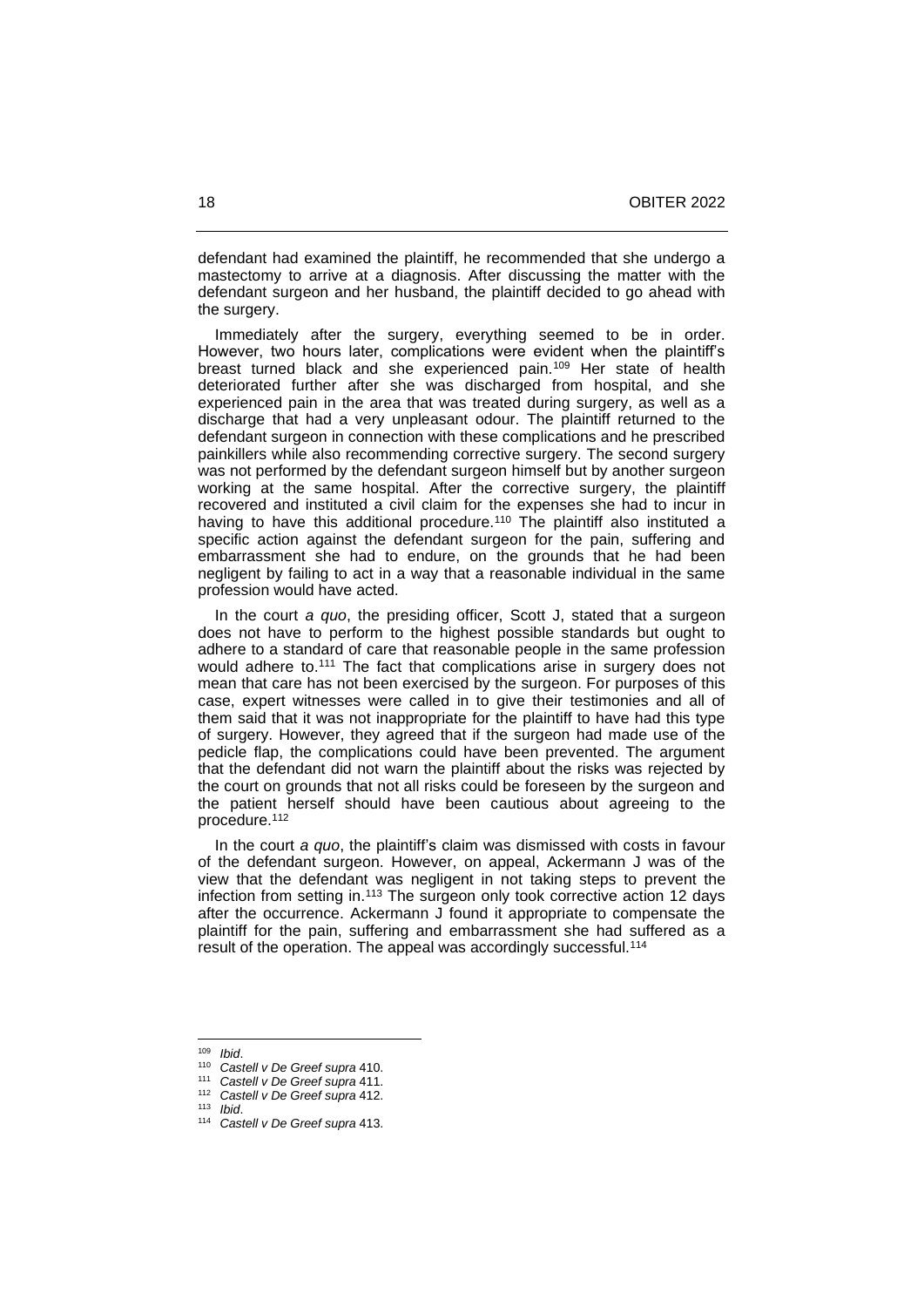## **9 2 Medical negligence in the form of incorrect drug treatment**

Another relevant case dealing with medical negligence is *P v Pretorius*. <sup>115</sup> It involved the alleged negligence of a general practitioner who was the defendant. In this case, an oncologist diagnosed the plaintiff with cancer and suggested chemotherapy as treatment, but the plaintiff opted instead for Insulin Potentiation Therapy (IPT) treatment offered by a general practitioner as an alternative method since he was uncomfortable with undergoing chemotherapy.<sup>116</sup> The plaintiff underwent IPT treatment, which he then suspended after three months and continued later. Consequently, the patient went into remission. The court found that the defendant had performed a comprehensive and proper examination and that he had properly ascertained the medical history of the plaintiff; he had also acted in accordance with the results of the pathology report of the plaintiff. The court found further that the defendant had explained the nature of IPT to the plaintiff and had also referred the latter to a patient who had been successfully treated using IPT.<sup>117</sup> The court held that the fact that the plaintiff was not cured by the treatment that the defendant administered did not in itself justify an inference that the latter had been negligent and had not acted with the necessary diligence and skill expected from practitioners practising in his branch of speciality.<sup>118</sup> The court emphasised that in order to analyse the defendant's treatment of the plaintiff properly, it would be useful to have regard to the general skill and diligence possessed and exercised by practitioners having the same expertise as the defendant; and yet *in casu* this evidence was not produced by the plaintiff. On the evidence, the court could not come to a finding of negligence because the plaintiff could not show that the defendant had been negligent on a balance of probabilities. Therefore, the plaintiff's claim was dismissed with costs.<sup>119</sup> This case clearly reveals how medical negligence is proved by means of an objective test on the standard of reasonableness, and how the mere fact that a patient is not healed cannot bring about an inference of negligence.

## **9 3 Medical negligence in the form of misdiagnosis**

The pandemic of cancer is a global problem. This article therefore makes brief reference to the United Kingdom (UK) and the United States of America (US), which have developed means to protect people living with cancer. The focus shifts to the UK and US with the aim of probing these legal systems and determining their approach when it comes to the protection of employees living with cancer. Again, the historical and the legal influence of English law in South African law warrants a comparison with these two countries. The position of the US is legally relevant to this context as a result of the progress it has made in recognising that employees living with cancer

<sup>115</sup> *P v Pretorius* (74157/2013) [2016] ZAGPPHC 602.

<sup>116</sup> *P v Pretorius supra* par 7.

<sup>117</sup> *P v Pretorius supra* par 86.

<sup>118</sup> *P v Pretorius supra* par 88.

<sup>119</sup> *P v Pretorius supra* par 90‒91.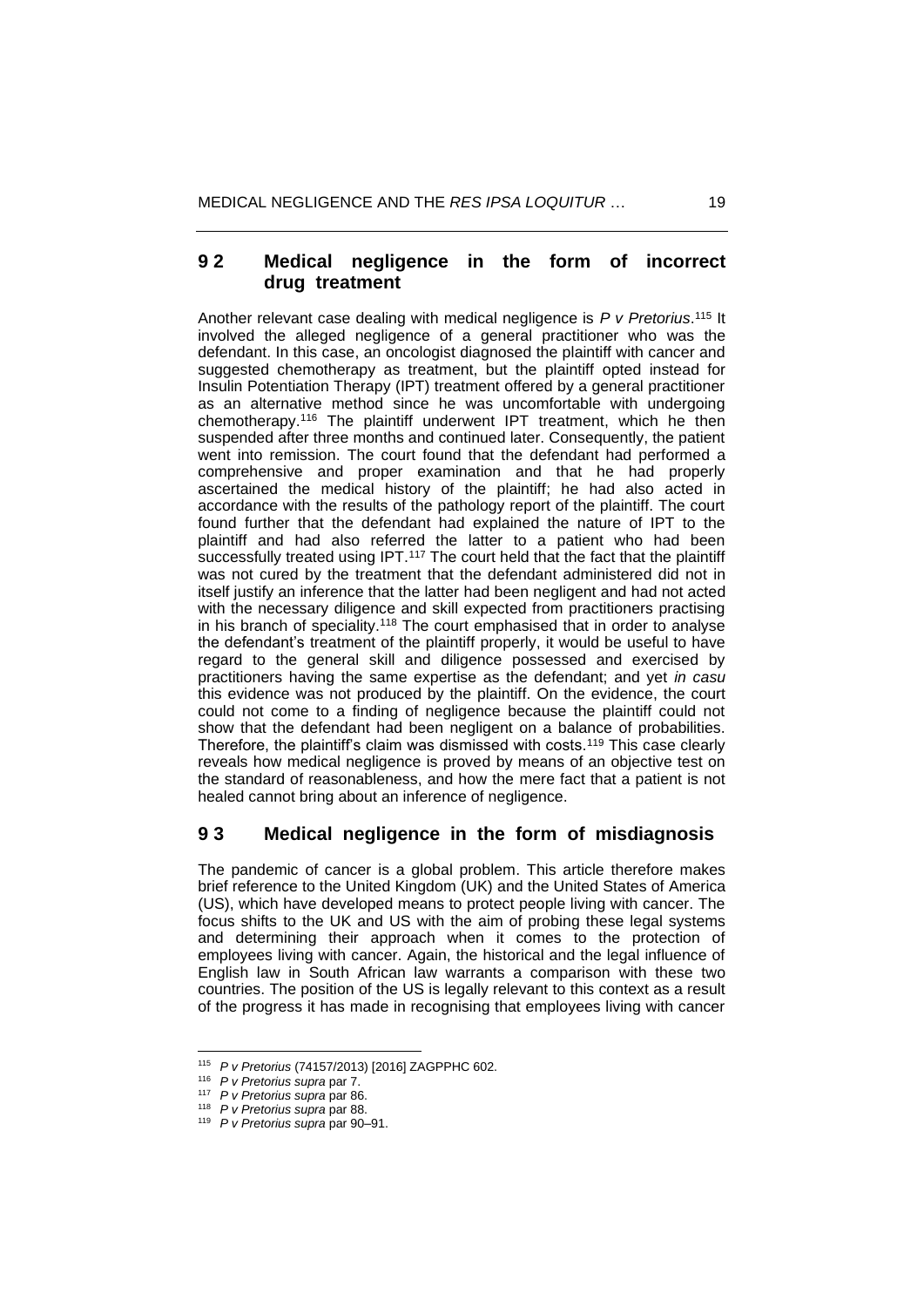must be protected against unfair discrimination in the workplace.<sup>120</sup> The American position is considered in an attempt to draw a comprehensive comparative analysis. The progress that the US has made in advocating for the specialised legal protection of employees living with cancer is relevant to supporting this investigation.

 In cancer incidents, most malpractice claims arise from misdiagnosis of patients, which is a major problem all over the world.<sup>121</sup> For example in America, delayed diagnosis or misdiagnosis of breast cancer is the major reason for medical malpractice claims in the area of cancer. This is evident from the 3 500 cases heard by courts annually based on misdiagnosis or late diagnosis of breast cancer.<sup>122</sup> This is cause for concern and proper care on the part of oncologists is required in order to prevent the increase of misdiagnosis cases. Misdiagnosis or delayed diagnosis means that an oncologist failed to act in a way a reasonable person in the same position would have acted, to see or know whether the patient does or does not have cancer.<sup>123</sup> Failure to diagnose breast cancer is one of the leading causes of medical malpractice claims in the UK. As a result, there lies a great responsibility on the part of lawyers to carefully select a case in order to win it. This simply means that for a lawyer to win a case relating to breast cancer, it is important that the lawyer have an understanding of the origin and clinical aspects of breast cancer to be able to make a comprehensive analysis of the facts at hand.

 However, it is important to note that having a legal practitioner acquire background knowledge about cancer does not substitute for the role that should be played in the proceedings by medical experts, such as an oncologist or radiologist.<sup>124</sup> Negligence or a misdiagnosis of a person living with cancer has a devastating effect on the patient, to the extent that the patient has to undergo treatment such as chemotherapy, which leads to the deterioration of health, pain and suffering, medical expenses and loss of income in case of a patient who is rendered incapable of working.<sup>125</sup> An important aspect that needs to be taken into consideration by both patients and lawyers when it comes to misdiagnosis is that failure to diagnose or an erroneous diagnosis is not actionable unless the patient is in a position to prove that it has resulted in injury. <sup>126</sup> There must be a link or causation

<sup>&</sup>lt;sup>120</sup> Americans with Disabilities Amendment Act (ADAA of 2008).

<sup>&</sup>lt;sup>121</sup> Jaslow "Most Common Medical Malpractice Claims for Missed Cancer, Heart Attacks" (19 July 2013) http://www.cbsnews.com/news/most-common-medical-malpractice-claims-formissed-cancer-heart-attacks/ (accessed 2014-01-07).

<sup>&</sup>lt;sup>122</sup> Kern "The Delayed Diagnosis of Breast Cancer: Medico-Legal Implications and Risk Prevention for Surgeons" 2008 12 The Breast 148-149. Furthermore, it is important to consider that there is a significant increase when it comes to litigation with respect to breast care delivery by medical practitioners – oncologists in this context. This has resulted in insurers paying out large sums of money and causes oncologists to practise defensive medicine with the aim of averting litigation, which is not in the interests of both medical practitioners and patients.

<sup>&</sup>lt;sup>123</sup> Cranor *Toxic Torts: Science, Law and the Possibility of Justice* (2006) 365.<br><sup>124</sup> Ersider Ellerin and Hillerich "Scleeting and Presenting a Feilure to Disgne

<sup>124</sup> Freider, Ellerin and Hillerich "Selecting and Presenting a Failure to Diagnose Breast Cancer Case" 2001 20 *AM J Trial Advoc* 254.

<sup>125</sup> Freider *et al* 2001 *AM J Trial Advoc* 254.

<sup>126</sup> In *Barnett v Chelsea and Kensington Hospital Management Committee* (1986) 1 ALL ER 1068, the plaintiff was the wife of the deceased and brought a claim of negligence against the defendant on the basis of misdiagnosis which she claimed resulted in the death of the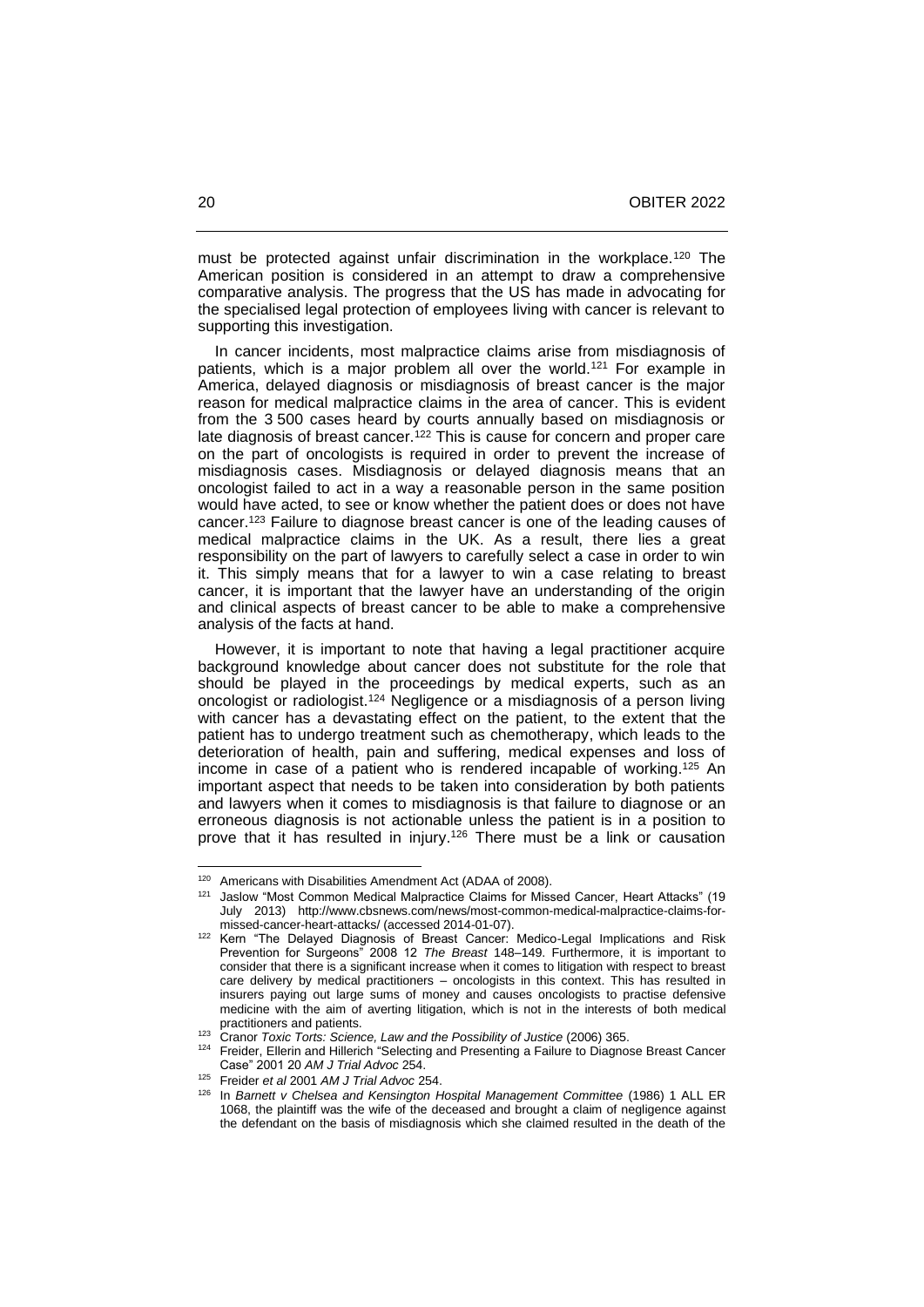between the misdiagnosis and the harm that the patient has suffered for a claim of misdiagnosis to succeed. This view is supported by reason that misdiagnosis or failure to diagnose does not amount to negligence in all cases; courts are willing to accept that no human being, including a medical practitioner, is infallible and thus this reality must be accepted as a part of life.<sup>127</sup>

 This was the position of Herlinda Garcia, a 54-year-old American woman, who was misdiagnosed with breast cancer by her oncologist.<sup>128</sup> After she had gone for a gruelling period of seven months of chemotherapy treatment, she went to see another doctor to treat her anxiety; she got the shock of her life when she was told by the second doctor that she did not have cancer at all. The first oncologist was held liable for negligence and ordered to pay her \$367 500 for all the loss she had suffered as a result of the negligence.<sup>129</sup>

 It is important to take into account that misdiagnosis is a broad concept that can result in underdosing, overdosing, prescribing the wrong drug, choosing the wrong dose frequency, omitting a drug or dose and neglecting to add premedication or supportive care medication.<sup>130</sup> This shows that misdiagnosis in cancer can take different forms and can result in dire consequences for patients. This is evident in the fact that such medical errors are claiming the lives of 7 000 people annually,<sup>131</sup> all of which could be prevented if medical practitioners were to exercise the required degree of care and skill when they exercise their duties.

 Liability on the basis of misdiagnosis of persons living with cancer is also applicable in American and English law, which further recognises liability for the late diagnosis of cancer and improper administration of cancer treatment to the patient. This is because a doctor owes a duty of care to the patient and, when treating a patient, must act in a reasonable way in the same way that another doctor in the same position could have acted.<sup>132</sup> The South African legal system is influenced by the English model, and these rules or principles are also applicable in South Africa. Although in South Africa, a lot of cases of death caused by cancer are related to late diagnosis of the

deceased. However, the claim of the plaintiff was dismissed on the basis that the cause of death of the deceased was not misdiagnosis on the part of the defendant, but in actual fact the deceased would have died soon because of his critical medical condition. There was no link between the misdiagnosis and the death of the deceased, hence the application was dismissed.

<sup>127</sup> Dutton *The Practitioner's Guide to Medical Malpractice in South African Law* (2015) 104. The view that courts are willing to accept that all human begins are fallible, and that that includes medical practitioners who are not exempted from this reality, was confirmed in the court case of *Crivon v Barnet Group Hospital Management Committee* 1959 *The Times* (19 November) 56 in the English court.

<sup>128</sup> Castillo "Woman Gets Chemo Only to Find Out She Never Had Cancer" (17 July 2013) http://www.cbsnews.com/news/woman-gets-chemo-only-to-find-out-she-never-had-cancer/ (accessed 2014-01-07).

<sup>129</sup> Castillo http://www.cbsnews.com/news/woman-gets-chemo-only-to-find-out-she-never-hadcancer/.

<sup>130</sup> Swanepoel "Medication Errors in Oncology: A Literature Review" 2013 80 *SAfr Pharm J* 48.

<sup>131</sup> Swanepoel 2013 *SAfr Pharm J* 49.

<sup>132</sup> Breakstone "Delayed Diagnosis of Cancer" (undated) http://www.bwglaw.com/lawyerattorney-1368134.html (accessed 2015-01-08).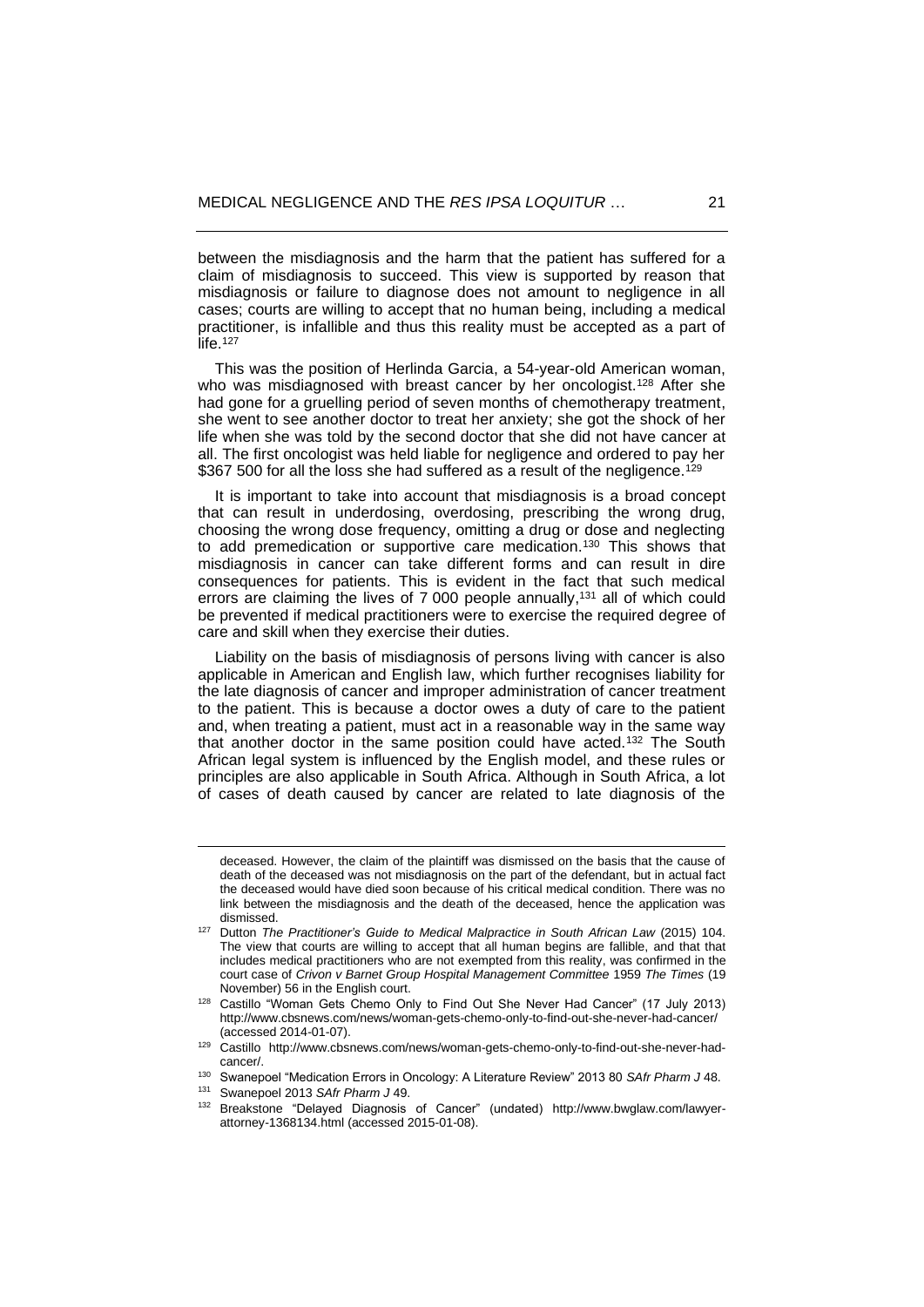disease by the medical practitioner.<sup>133</sup> In cancer cases, it is clear, as outlined above, that the *res ipsa loquitur* doctrine*,* which champions for social justice can find application especially in cases where the oncologist failed to act in a way that a reasonable oncologist in the same position could have acted. Furthermore, when the oncologist fails to furnish reasons for his or her conduct to rebut a claim of negligence, then it can be deduced that the *res ipsa loquitur* doctrine will find application and the oncologist will be held liable based on this doctrine.

# *9 3 1 Example of South African case law on negligent misdiagnosis*

A case of interest in relation to cancer negligence is *Esterhuizen v Administrator Transvaal*. <sup>134</sup> This case involved a 10-year-old child who was diagnosed with Kaposi's sarcoma cancer. The child was initially treated with superficial radiation therapy with the consent of her parent. However, following the recurrence of the cancer, she was subjected to radical radiation therapy, which resulted in severe burns on her body and the amputation of her limbs. The parent of the child brought an action for damages as a result of the negligence of the medical practitioner and on the basis that the parent of the child did not provide consent for the medical intervention in question.<sup>135</sup> The court held that while the superficial radiation therapy was duly performed with the consent of the parent of the child, the second procedure, which resulted in extensive burns on the child, was performed without the consent of the parent.

 The defendant medical practitioner raised the defence of implied consent, in the sense that owing to the prior consent given by the parent of the child to the first medical intervention, it meant that it was no longer necessary for the parent to give consent for the second medical procedure and that he was acting in the best interests of the child.<sup>136</sup> The court rejected this defence. The court reasoned that owing to the fact that radical radiation therapy is different from the prior superficial radiation therapy, it was necessary for the parent of the child to be informed about the dangers inherent in the new treatment before such implied consent could be considered as valid. The court ruled in favour of the plaintiff who was the parent of the child and found that the medical practitioner in question was negligent, in the sense that he failed to act in a way that a reasonable practitioner in the same situation which he was exposed to could have acted in order to prevent harm or loss from taking place.<sup>137</sup> In this case, it can be argued that the court would have applied the *res ipsa loquitur* doctrine if the medical practitioner failed to provide reasons for his conduct towards the negligence claims levelled

<sup>133</sup> Omenah and Buckle "Factors Influencing Time to Diagnosis and Initiation of Treatment of Endemic Burkitt Lymphoma Among Children in Uganda and Western Kenya: A Cross Sectional Survey" 2013 15 *BioMed* 2-4.

<sup>134</sup> *Esterhuizen v Administrator Transvaal* 1957 (3) SA 710 (T).

<sup>135</sup> *Esterhuizen v Administrator Transvaal supra* 711.

<sup>136</sup> *Esterhuizen v Administrator Transvaal supra* 712.

<sup>137</sup> *Esterhuizen v Administrator Transvaal supra* 713.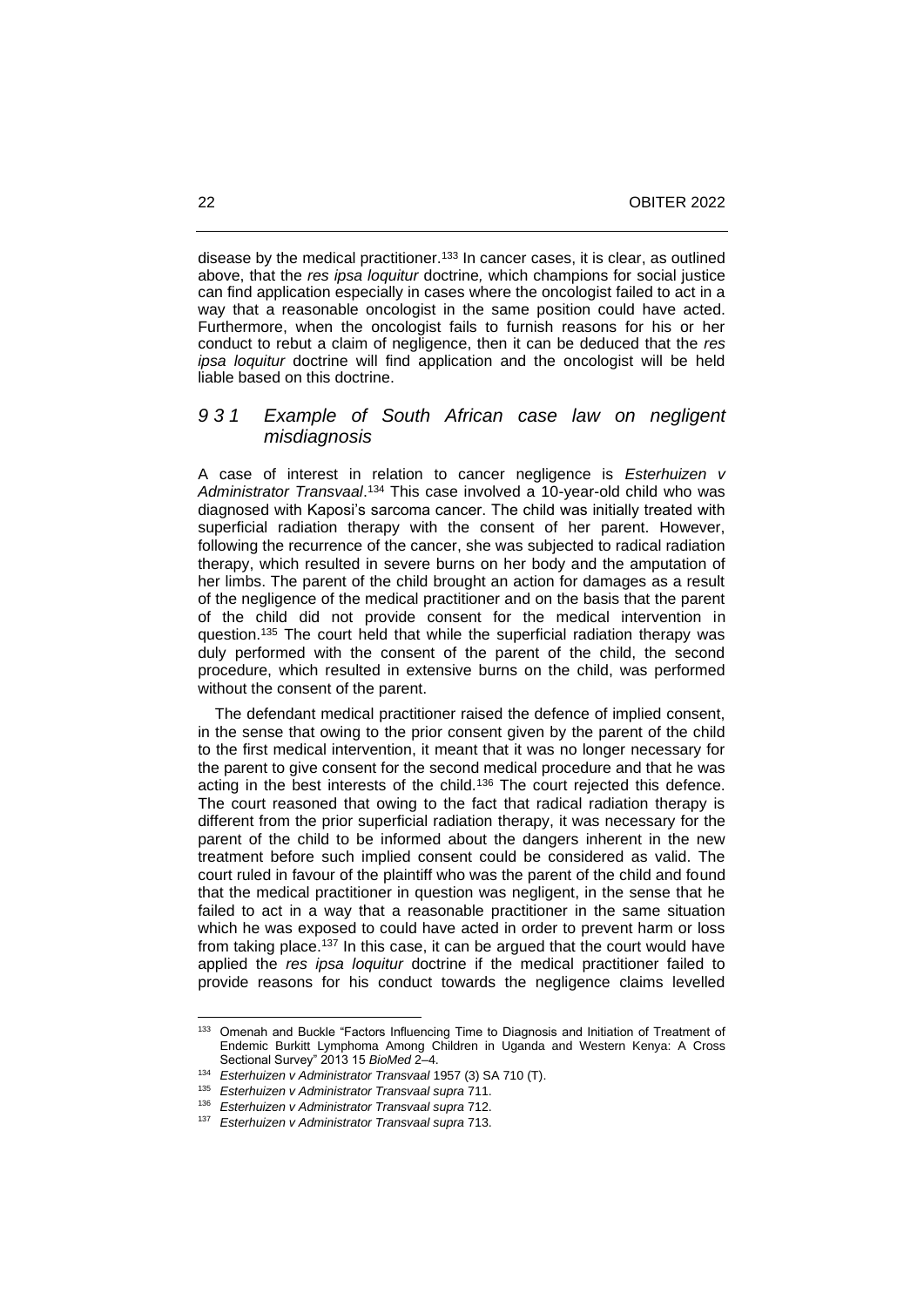against him. This would in effect mean that failure to speak or defend himself would have been an indication of his negligence. It can be asserted that the *res ipsa loquitur* doctrine goes hand in hand with the *audi alteram partem* rule (hear the other side of the story), which is central in ensuring that justice is achieved on all levels.

#### *9 3 2 An example from American case law*

In the case of *McRae v Group Health Plan*, <sup>138</sup> Mr McRae was the patient and a misdiagnosis on the part of the defendant surgeon changed his life. Mr McRae went to the medical practitioner for a routine check-up; during the process, he alerted the practitioner about the skin lesion on his left leg, and, after conducting a shave biopsy, the defendant practitioner confirmed that the lesion was benign. Three years later, owing to the pain the patient was suffering, the defendant had to re-evaluate his biopsy and informed Mr McRae of a misdiagnosis on his part and that Mr McRae was in actual fact suffering from melanoma cancer. The cancer had already developed to an extent that it was too late to treat it and as a result of this, Mr McRae later died because of the cancer.<sup>139</sup> Mrs McRae brought this claim against the defendant on the basis of misdiagnosis on the part of the defendant. The defendant raised the defence that the claim had prescribed as four years had gone by since the cause of action arose. The court dismissed the claim of the plaintiff on the basis of prescription, but there was no question or dispute that the defendant medical practitioner was indeed negligent on the basis of misdiagnosis.<sup>140</sup>

## **10 CONCLUSION**

With so many variables at stake when setting out to determine negligence, it is important for a plaintiff to have a strong legal team and, if necessary, expert testimony. Medical practitioners, in turn, need to take the necessary precautions to ensure that patient disappointments do not escalate into fullblown court cases that could put practitioners' reputations at risk and expose them to the unpleasant and expensive ramifications of civil and criminal claims. This is especially so when unnecessary litigation with an aim to get financial compensation is becoming a problem in South Africa, as already outlined. Medical negligence claims are avoidable, especially in instances where there is foreseeability and preventability of damage. Failure by a medical practitioner – in this context, an oncologist – to act in a way a reasonable oncologist in the same position could have acted means that the medical practitioner would be liable. This point can be taken a step forward: the failure by a medical practitioner to explain or rebut allegations of negligence levelled against him or her means that an inference can be drawn of the medical practitioner's negligence on the basis of the doctrine of *res ipsa loquitur*. It is worth noting that a failure to discharge this obligation

<sup>138</sup> *McRae v Group Health Plan* 753 NW 2d 711 714‒15 (Minn.2008).

<sup>&</sup>lt;sup>139</sup> McRae v Group Health Plan 755 NW 2d 711 714-15.

<sup>&</sup>lt;sup>140</sup> McRae v Group Health Plan 756 NW 2d 711 714-15.